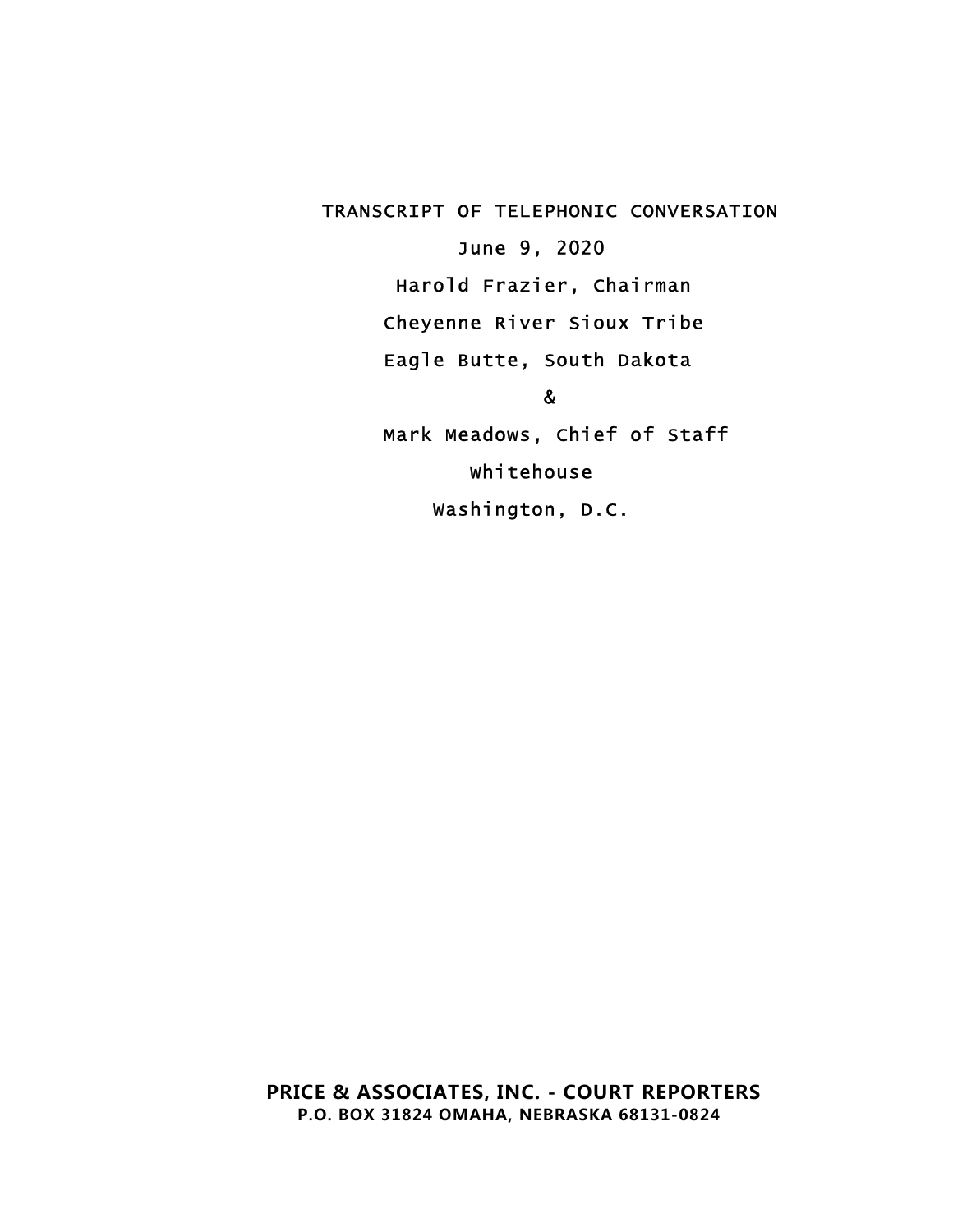<span id="page-1-24"></span><span id="page-1-23"></span><span id="page-1-22"></span><span id="page-1-21"></span><span id="page-1-20"></span><span id="page-1-19"></span><span id="page-1-18"></span><span id="page-1-17"></span><span id="page-1-16"></span><span id="page-1-15"></span><span id="page-1-14"></span><span id="page-1-13"></span><span id="page-1-12"></span><span id="page-1-11"></span><span id="page-1-10"></span><span id="page-1-9"></span><span id="page-1-8"></span><span id="page-1-7"></span><span id="page-1-6"></span><span id="page-1-5"></span><span id="page-1-4"></span><span id="page-1-3"></span><span id="page-1-2"></span><span id="page-1-1"></span><span id="page-1-0"></span>

| $\mathbf 1$             | MARK MEADOWS: the President's Chief of          |
|-------------------------|-------------------------------------------------|
| $\overline{2}$          | Staff calling from the White House.             |
| $\overline{\mathbf{3}}$ | HAROLD FRAZIER: Oh, how do you spell his        |
| $\overline{\mathbf{4}}$ | last name -- or your last name? I'm sorry.      |
| 5                       | MARK MEADOWS: It's Meadows,                     |
| 6                       | $M-e-a-d-o-w-s$ .                               |
| $\overline{7}$          | HAROLD FRAZIER: Oh, okay. And you're the        |
| 8                       | -- President Trump's Chief of Staff?            |
| $\boldsymbol{9}$        | MARK MEADOWS: That's correct.                   |
| 10                      | HAROLD FRAZIER: Okay.                           |
| 11                      | MARK MEADOWS: Yes, sir. Uh, so I wanted         |
| 12                      | to -- just to chat with you just briefly. I     |
| 13                      | left -- left a meeting and, uh, and where I     |
| 14                      | guess this whole issue of the checkpoints was   |
| 15                      | brought up and there were a whole lot of        |
| 16                      | actions that were being discussed and           |
| 17                      | determined, and before we got into all of that  |
| 18                      | I wanted, I said, well, I wanted to call the    |
| 19                      | Chairman, and I know you don't know me but, uh, |
| 20                      | as a member of Congress I actually had the      |
| 21                      | eastern band of Cherokee Indians, uh, in my     |
| 22                      | Congressional District, I had the very first,   |
| 23                      | uh, the -- the very first Congressional, uh,    |
| 24                      | office on tribal lands of any member, uh, of    |
| 25                      | Congress, and so before I get sideways with     |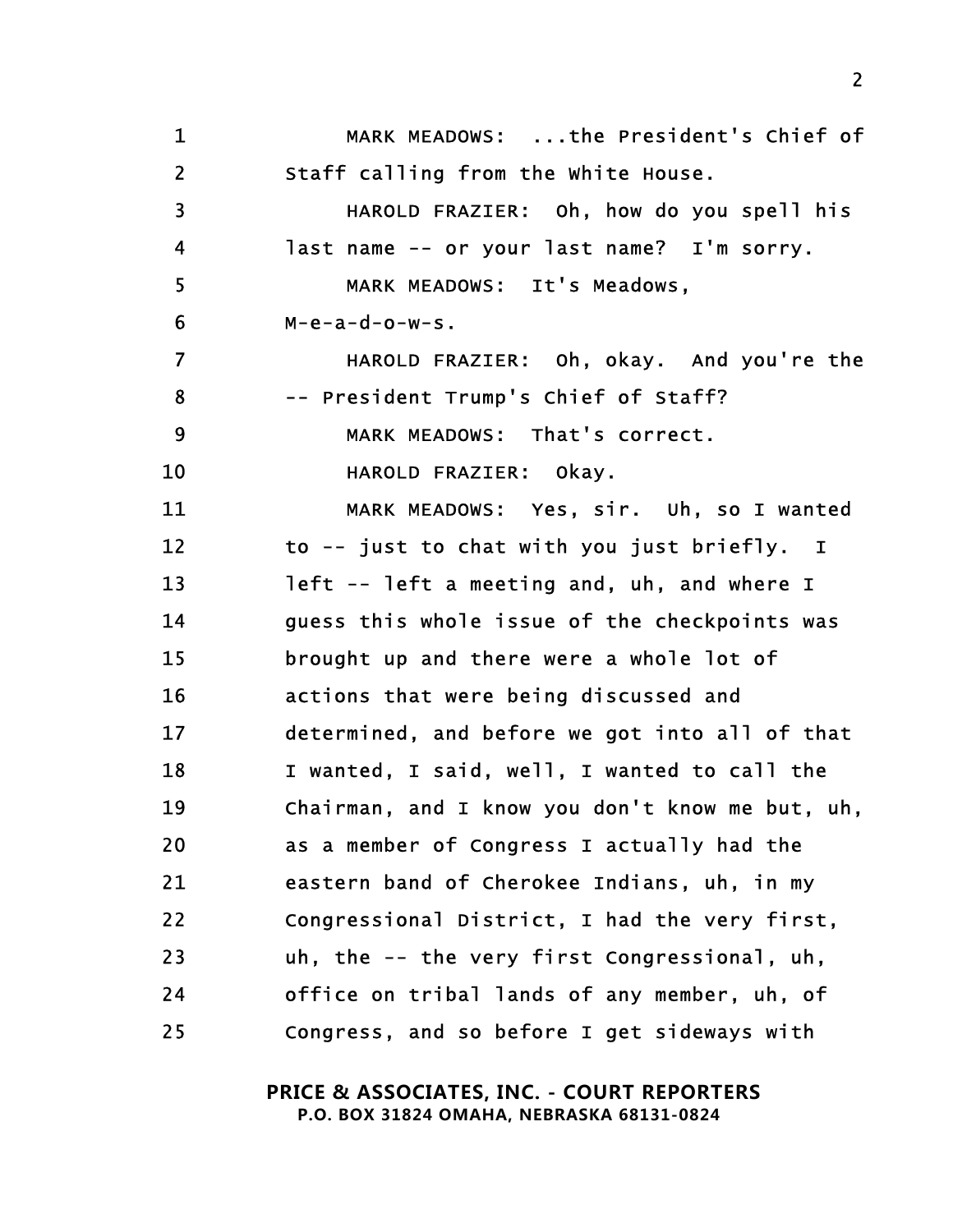<span id="page-2-18"></span><span id="page-2-17"></span><span id="page-2-11"></span><span id="page-2-10"></span><span id="page-2-6"></span><span id="page-2-4"></span><span id="page-2-2"></span>1 anybody in -- in Indian country I wanted to at 2 least call you and have a -- a -- a discussion, 3 uh, you know, uh, Chairman, if -- if you don't 4 mind about how we can maybe resolve this issue 5 to your benefit to protect all your tribal 6 members and doesn't escalate it to the point 7 where I have got to get, uh, a whole bunch of 8 Federal people involved in -- in, uh, with a 9 sovereign nation, and so I'm -- I'm calling in 10 a spirit of cooperation and respect and I would 11 like to at least have a very brief conversation 12 with you if you don't mind.

<span id="page-2-23"></span><span id="page-2-13"></span><span id="page-2-12"></span><span id="page-2-8"></span><span id="page-2-5"></span><span id="page-2-3"></span>13 HAROLD FRAZIER: Oh, yeah, sure.

<span id="page-2-24"></span><span id="page-2-22"></span><span id="page-2-21"></span><span id="page-2-20"></span><span id="page-2-19"></span><span id="page-2-16"></span><span id="page-2-15"></span><span id="page-2-14"></span><span id="page-2-9"></span><span id="page-2-7"></span><span id="page-2-1"></span><span id="page-2-0"></span>14 MARK MEADOWS: So -- so one of the 15 questions I have, I guess, you know, from what 16 I understand, you got a couple of checkpoints 17 out there and, uh -- and the Governor has taken 18 issue of that, uh, just from a -- from a -- a, 19 I guess, a -- a -- a transportation side of 20 things, and the last thing I want to do is put 21 any of your tribal members at risk. Uh, at the 22 same time, you know, she's raised the issue so 23 that she -- she -- it becomes something that 24 I'm having to deal with where she's wanting to 25 get the, uh, uh, the Bureau of Indian Affairs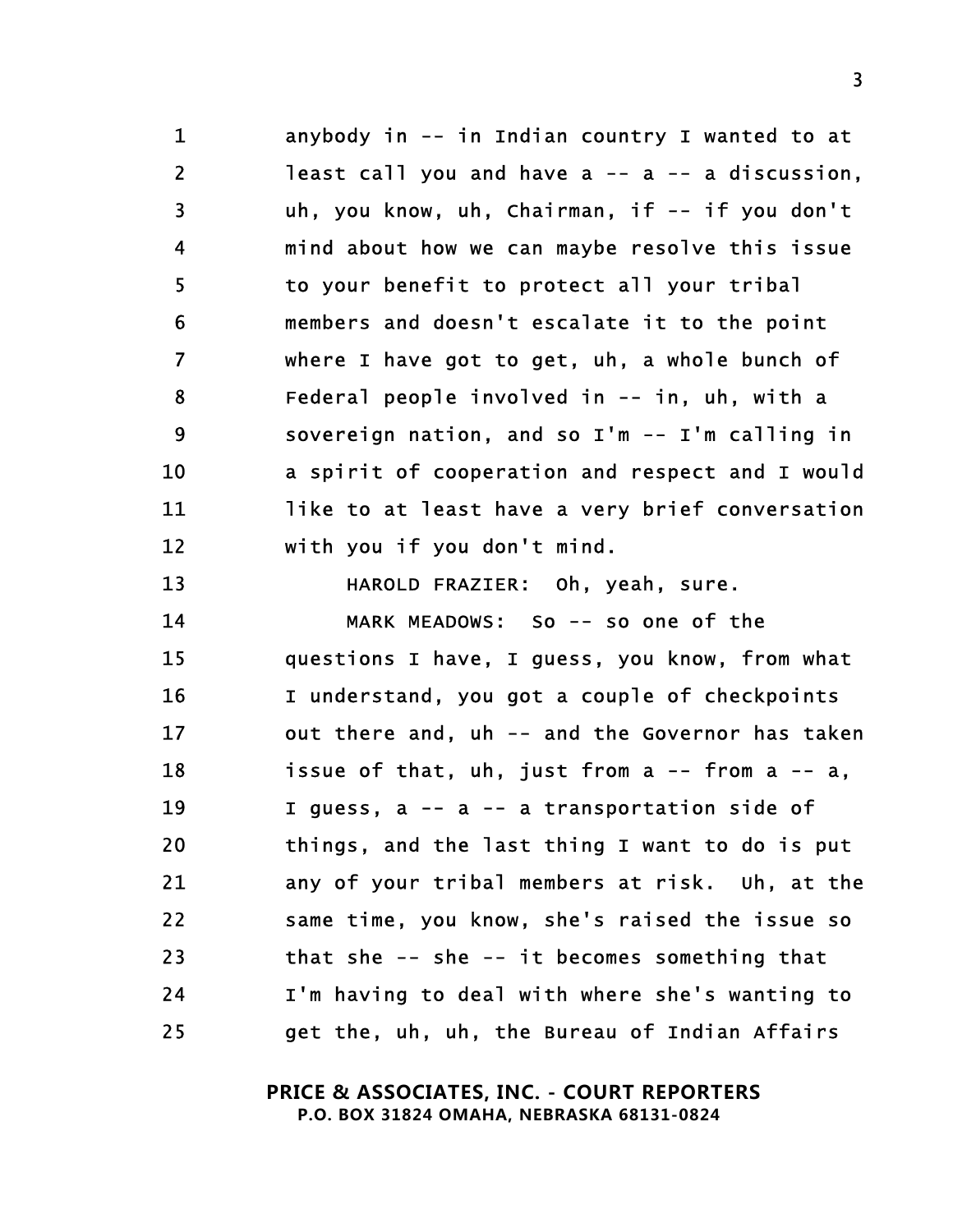<span id="page-3-16"></span><span id="page-3-13"></span>1 involved, the Department of Interior involved, 2 uh, suggest, uh, you know, some intervention in 3 terms of the Federal Government from a law 4 enforcement standpoint.

<span id="page-3-23"></span><span id="page-3-22"></span><span id="page-3-21"></span><span id="page-3-20"></span><span id="page-3-19"></span><span id="page-3-18"></span><span id="page-3-17"></span><span id="page-3-15"></span><span id="page-3-14"></span><span id="page-3-12"></span><span id="page-3-11"></span><span id="page-3-10"></span><span id="page-3-9"></span><span id="page-3-8"></span><span id="page-3-7"></span><span id="page-3-6"></span><span id="page-3-5"></span><span id="page-3-4"></span><span id="page-3-3"></span><span id="page-3-2"></span><span id="page-3-1"></span><span id="page-3-0"></span>5 I don't think that that does the President 6 any good, I don't think it does you any good 7 and -- and bluntly, I -- I'm not involved in 8 South Dakota politics so I can't weigh in on 9 that, but what I wanted to know is is if there 10 is a way that we can work with you, Chairman, 11 to -- to do away with the checkpoints even if I 12 have to send at our cost some additional 13 testing -- some abid (ph.) I.D. to allow you to 14 do more rapid testing on -- on tribal lands. 15 Uh, I'm willing to do that. Also willing to 16 get Dr. Birx, who is the expert on all this, to 17 see if we can help it out because it sounds 18 like all you're wanting to do is try -- protect 19 your tribal members, and if that's the case, 20 you know, what I -- I guess what I'm asking is 21 can you reconsider taking down the checkpoints 22 if I send you some testing ability so that if 23 somebody is coming in to do commerce with, uh, 24 any of -- of your tribal members where we have 25 the ability to -- where you have the ability to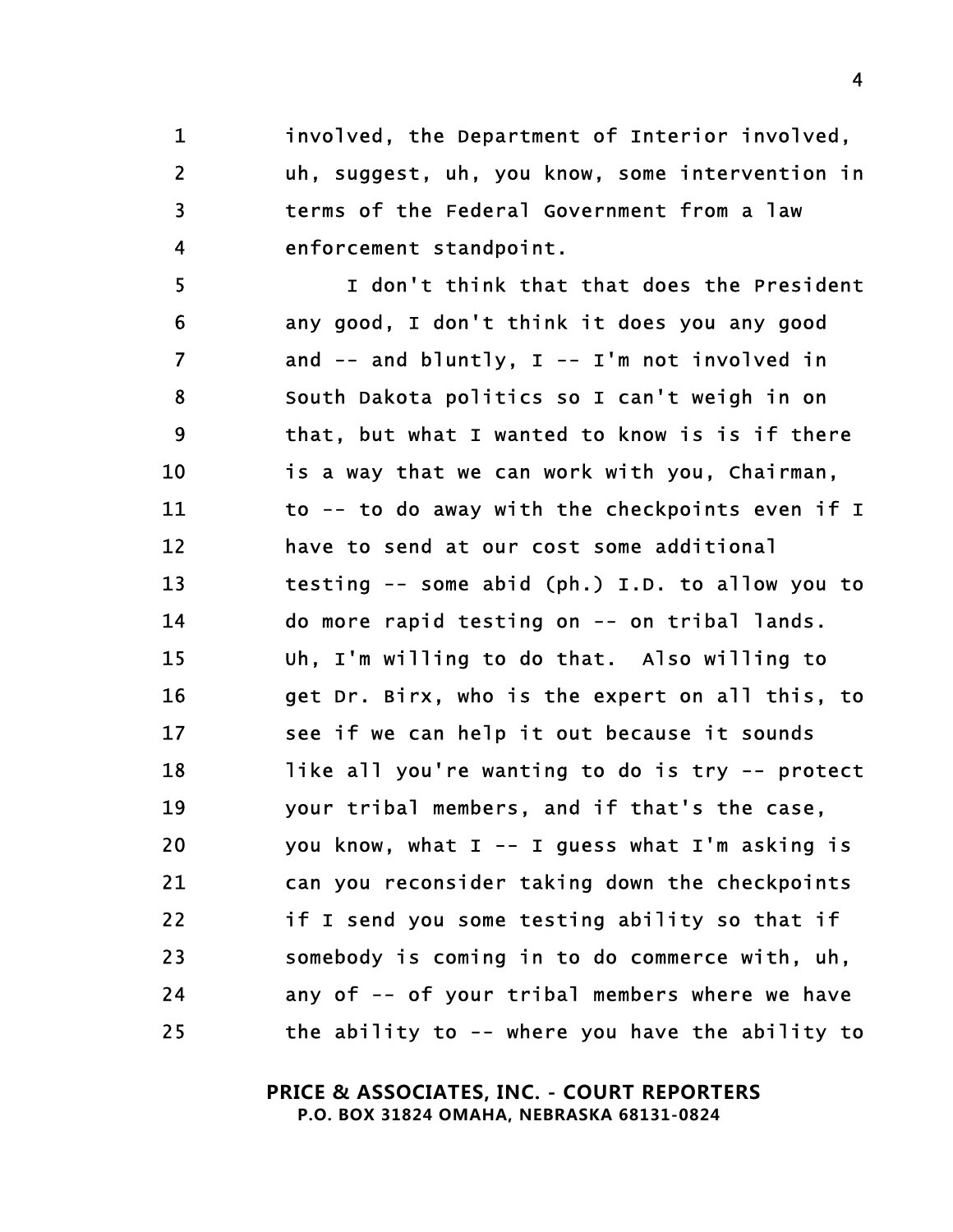<span id="page-4-23"></span><span id="page-4-22"></span><span id="page-4-21"></span><span id="page-4-20"></span><span id="page-4-19"></span><span id="page-4-18"></span><span id="page-4-17"></span><span id="page-4-16"></span><span id="page-4-15"></span><span id="page-4-14"></span><span id="page-4-13"></span><span id="page-4-12"></span><span id="page-4-11"></span><span id="page-4-10"></span><span id="page-4-9"></span><span id="page-4-8"></span><span id="page-4-7"></span><span id="page-4-6"></span><span id="page-4-5"></span><span id="page-4-4"></span><span id="page-4-3"></span><span id="page-4-2"></span><span id="page-4-1"></span><span id="page-4-0"></span>1 test them in a more rapid fashion, um, you 2 know, and I don't know how many test kits that 3 would require but certainly the Federal 4 Government can -- you know, it would be cheaper 5 for me to send you a couple of -- of testing 6 kits and -- and a way for you to do it than for 7 me to get the Government involved to try to 8 resolve a dispute that honestly I thought that 9 maybe you and I could resolve, uh, out of 10 mutual respect for one another and out of -- 11 and you can check me out, you -- I can tell you 12 the eight billion dollars that you all got in 13 the CARES Act or you got part of that came 14 because I negotiated that at close to midnight 15 based on my longstanding love for, uh -- for 16 not only the Native American tribe that I had 17 the privilege of representing but my deeper 18 understanding of -- of more tribal issues, uh, 19 because I came into this not knowing anything, 20 and so is -- is there -- is there any way that 21 we can find a happy medium that protects your 22 tribal members and allows us to address some of 23 the concerns the Governor has raised? 24 HAROLD FRAZIER: I -- I -- you know, um, 25 uh, thank you. Um, you know, I -- I have, you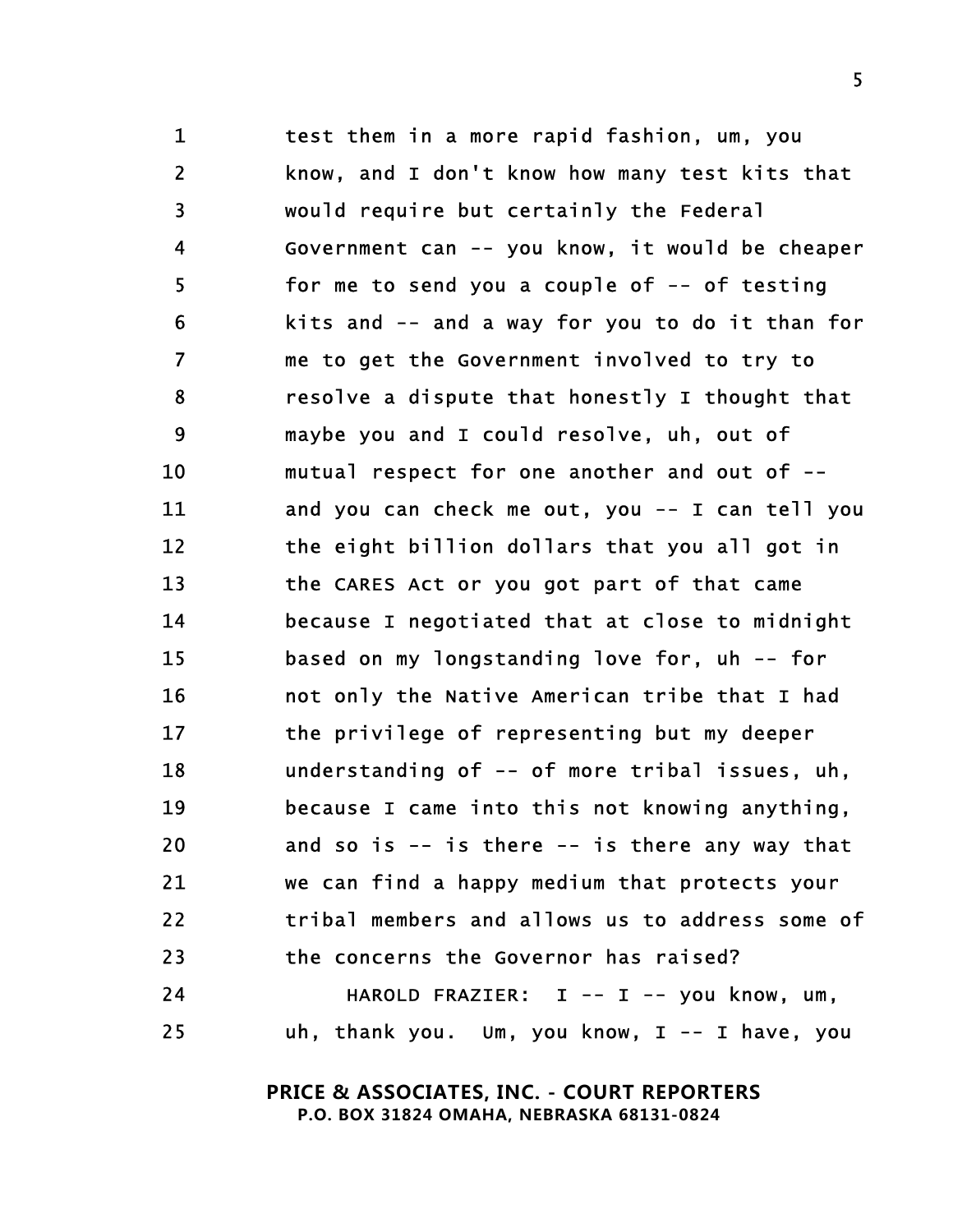<span id="page-5-24"></span><span id="page-5-23"></span><span id="page-5-22"></span><span id="page-5-21"></span><span id="page-5-20"></span><span id="page-5-19"></span><span id="page-5-18"></span><span id="page-5-17"></span><span id="page-5-16"></span><span id="page-5-15"></span><span id="page-5-14"></span><span id="page-5-13"></span><span id="page-5-12"></span><span id="page-5-11"></span><span id="page-5-10"></span><span id="page-5-9"></span><span id="page-5-8"></span><span id="page-5-7"></span><span id="page-5-6"></span><span id="page-5-5"></span><span id="page-5-4"></span><span id="page-5-3"></span><span id="page-5-2"></span><span id="page-5-1"></span><span id="page-5-0"></span>1 know, talked to Tara Sweeney, and, you know, 2 I'm awaiting a doc- -- a letter from her 3 explaining what she is proposing and -- and I 4 have every intention to give it 120 percent 5 effort to, uh -- and consult with my, uh, our 6 medical people to make sure or to ensure of -- 7 of what she's proposing would work and, you 8 know, I mean, I'm willing to, you know, uh, but 9 I don't know, uh, uh, like, uh, concerns of the 10 Governor, exactly what her concerns are. I do, 11 uh, know that, uh, just kind of watching some 12 briefings, uh, from her and I -- I can assure 13 you this, that commercial traffic flows through 14 here, uh, pretty easily, uh, UPS flows through 15 here, and as far as medical, uh, there ain't -- 16 I can tell you this, no ambulance has ever come 17 onto our reservation, it's ours going off the 18 reservation because we don't have the 19 healthcare facilities, and the nearest one is a 20 three-hour drive away so, you know, nobody is 21 being held up or anything like that. We 22 determined agriculture as essential so the 23 farmers and ranchers, they, you know, they come 24 through and stuff like that, so, you know, 25 things like that, um, you know, I -- so I don't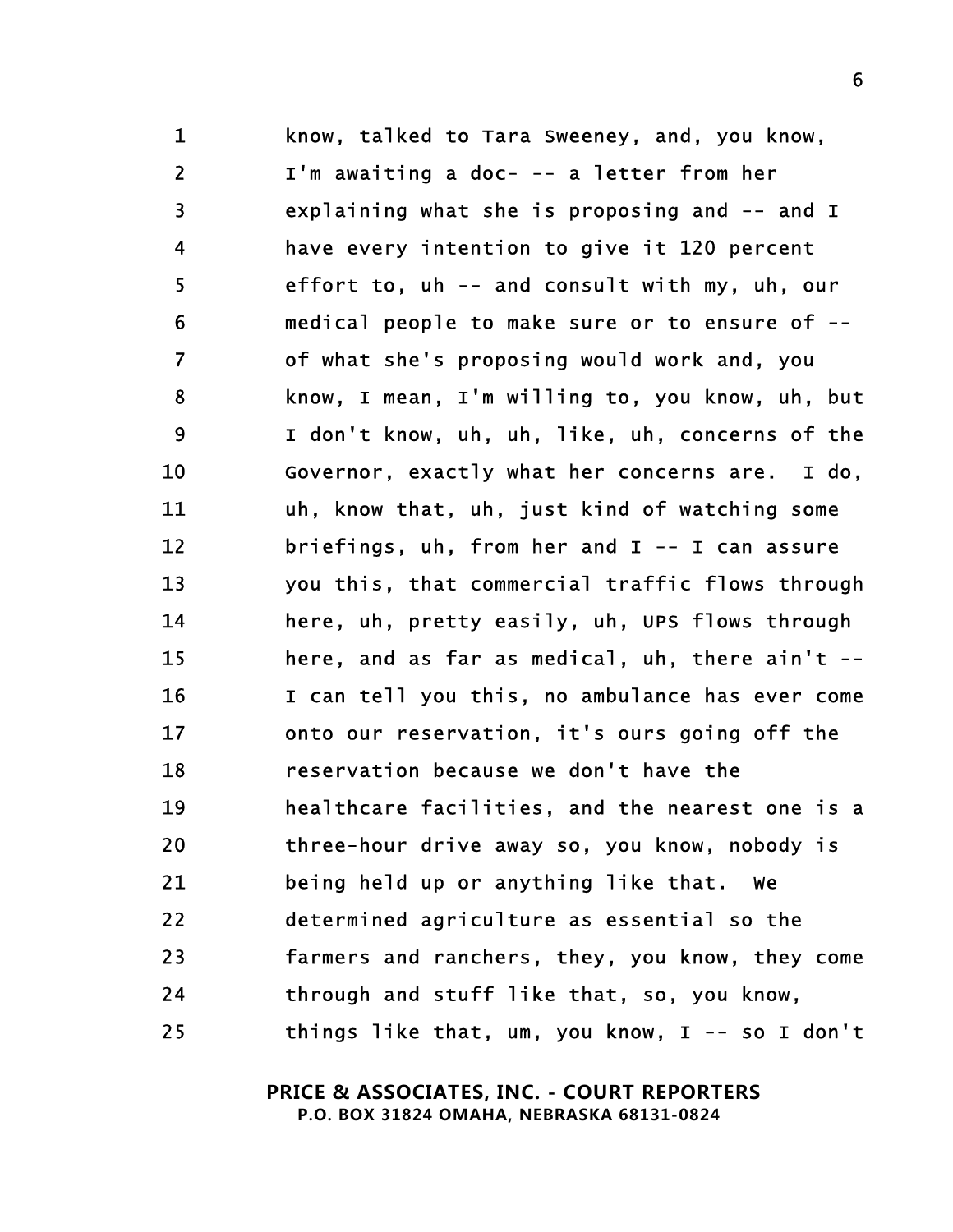<span id="page-6-22"></span><span id="page-6-21"></span><span id="page-6-20"></span><span id="page-6-19"></span><span id="page-6-13"></span><span id="page-6-12"></span><span id="page-6-8"></span><span id="page-6-7"></span><span id="page-6-6"></span><span id="page-6-3"></span><span id="page-6-2"></span>1 know what really her concerns are but --2 MARK MEADOWS: Well, I guess she's had 3 some complaints of people coming to a 4 checkpoint on I guess there is one Federal road 5 and one U.S. road where there is a complaint 6 of, uh, some -- some checkpoints along the 7 highway that she's had complaints to the 8 Governor's office, and again, and I got this 9 put on my desk about an hour ago and -- and 10 they were about to get the Department of 11 Interior to come in and -- and look at taking 12 over policing on -- on Sioux lands, and I said, 13 oh-h-h, before we -- before we get all crazy 14 about it, I said, let -- let me call the 15 Chairman and -- and ask him if -- if there is a 16 way to find a way to take down these 17 checkpoints without it getting all escalated, 18 and -- and I'm just calling out of respect to 19 see if there is a way to do that, especially if 20 it's -- it doesn't sound like the checkpoints 21 are really providing a real function other than 22 maybe giving somebody a peace of mind on tribal 23 lands; is that correct?

<span id="page-6-18"></span><span id="page-6-17"></span><span id="page-6-16"></span><span id="page-6-15"></span><span id="page-6-14"></span><span id="page-6-11"></span><span id="page-6-10"></span><span id="page-6-5"></span><span id="page-6-4"></span><span id="page-6-1"></span><span id="page-6-0"></span>24 HAROLD FRAZIER: No, not -- no, not 25 entirely. What our -- you know, our

> **PRICE & ASSOCIATES, INC. - COURT REPORTERS P.O. BOX 31824 OMAHA, NEBRASKA 68131-0824**

<span id="page-6-9"></span>z znaczenie polskiego przez przez przez przez przez przez przez przez przez przez przez przez przez przez prz<br>Zmierzenie przez przez przez przez przez przez przez przez przez przez przez przez przez przez przez przez prz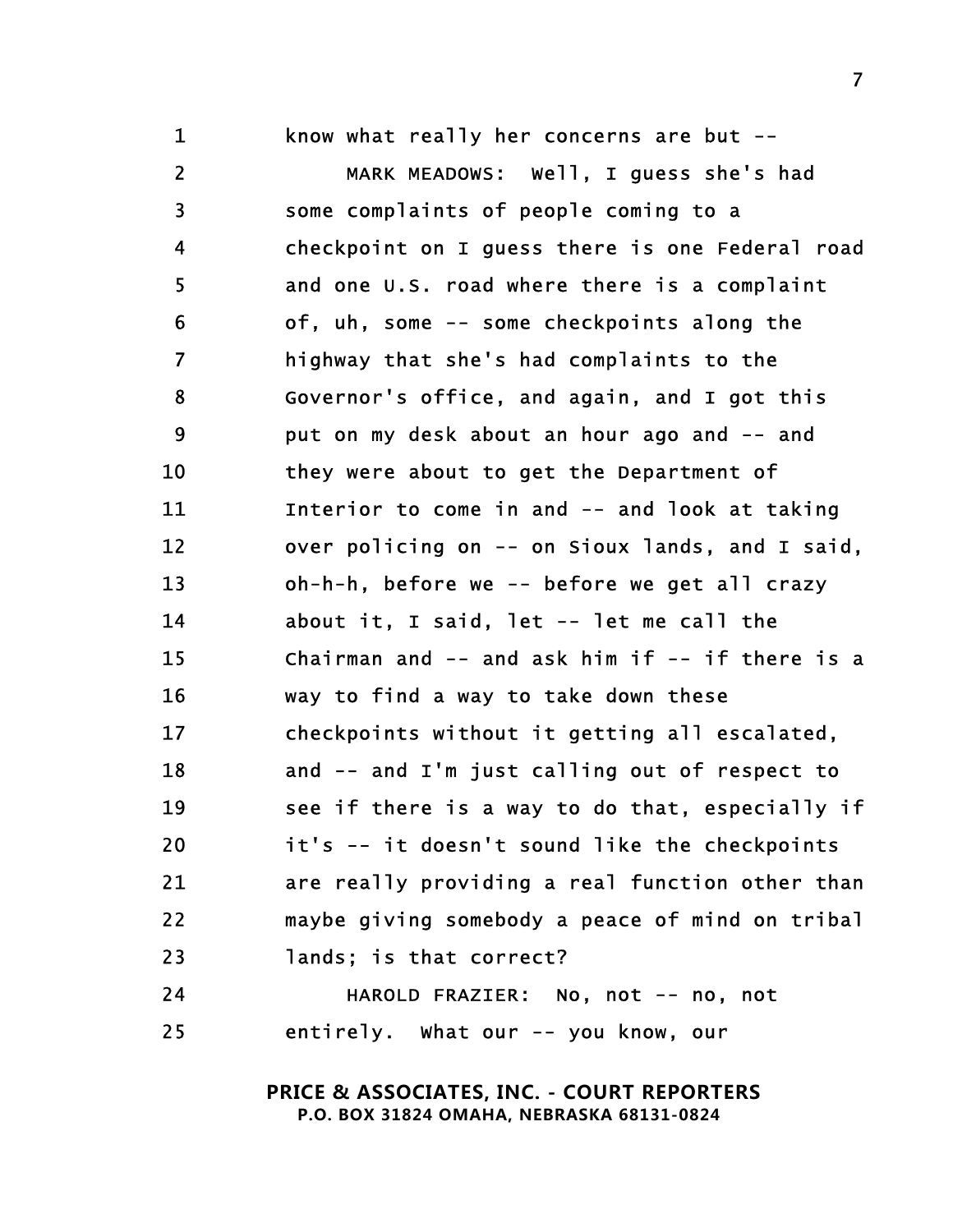<span id="page-7-24"></span><span id="page-7-13"></span><span id="page-7-8"></span><span id="page-7-4"></span><span id="page-7-3"></span><span id="page-7-0"></span>1 checkpoints, we had a -- we got a -- oh, we got 2 a positive case and by these checkpoints we 3 were able to determine that this patient come 4 from Pierre, South Dakota, the state capital, 5 so we knew she was coming from a hotspot, a -- 6 a hotel that had like five positive cases, so 7 when she came back through, uh, you know -- and 8 -- and the checkpoints are just a part of our 9 -- our program while we were monitoring her at 10 home, and I believe about like the fifth or 11 sixth day she started feeling sick, so, uh, the 12 nurses went and got her, brought her into the 13 facility, got tested, she was tested positive.

<span id="page-7-22"></span><span id="page-7-21"></span><span id="page-7-18"></span><span id="page-7-17"></span><span id="page-7-16"></span><span id="page-7-15"></span><span id="page-7-14"></span><span id="page-7-12"></span><span id="page-7-11"></span><span id="page-7-7"></span><span id="page-7-6"></span><span id="page-7-5"></span><span id="page-7-2"></span><span id="page-7-1"></span>14 Uh, the second case, same way, we know 15 that, uh, uh, she went out to Pierre and Rapid 16 City, we know what day she come in and we know 17 who she was with as far as passengers, et 18 cetera, and we were able to immediately isolate 19 it. Uh, we have a third case and that one come 20 from being a primary contact with the number 21 two case, so these checkpoints are really -- I 22 really -- you know, um, our intention is not to 23 hurt anybody and -- and because of limited 24 resources medically and et cetera, we're -- 25 we're doing this to, you know, try to save our

> <span id="page-7-23"></span><span id="page-7-20"></span><span id="page-7-19"></span><span id="page-7-9"></span> **PRICE & ASSOCIATES, INC. - COURT REPORTERS P.O. BOX 31824 OMAHA, NEBRASKA 68131-0824**

<span id="page-7-10"></span>8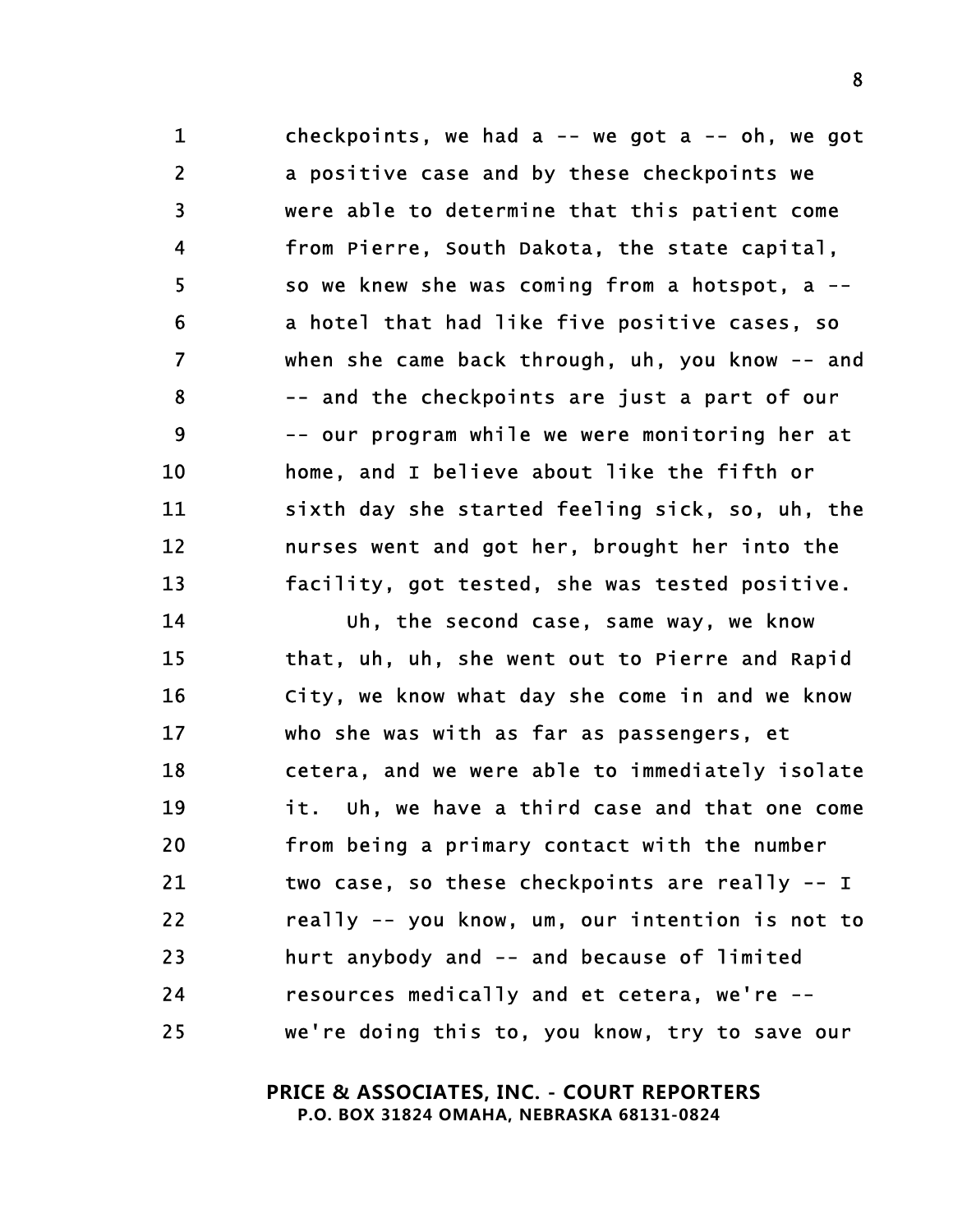<span id="page-8-8"></span>1 people, and there is a highway, it's a state 2 highway, 34, and it's on the southwestern side 3 of our reservation, and that thing is full of 4 traffic with, particularly with commercial, a 5 lot of, uh, truckers come through there and 6 stuff.

<span id="page-8-24"></span><span id="page-8-22"></span><span id="page-8-21"></span><span id="page-8-20"></span><span id="page-8-19"></span><span id="page-8-14"></span><span id="page-8-13"></span><span id="page-8-10"></span><span id="page-8-7"></span><span id="page-8-6"></span><span id="page-8-4"></span><span id="page-8-3"></span><span id="page-8-2"></span><span id="page-8-1"></span>7 Well, uh, we -- we looked at that highway 8 and we put our checkpoints off of it, we put 9 our two checkpoints going into a community, uh, 10 one, and then the other checkpoint, it's -- 11 it's off the highway because, you know, there 12 is no reason for them to stop and -- and so we 13 -- we've considered a lot of, uh, uh, different 14 things, you know. We didn't try to, uh, be the 15 big guy on the block or anything like that and 16 -- and all these, uh, you know, they do serve a 17 good purpose and -- and it's mainly for health, 18 it's for tracking and monitoring, that's all -- 19 that's the whole purpose of these checkpoints, 20 and I tell you what, uh, Mr. Meadows, if you 21 come here, I would probably say you would 22 probably at the latest, maybe a minute and a 23 half there. You're required to answer some 24 health questions, where you come from, where 25 are you going and what type of -- you know, if

> <span id="page-8-23"></span><span id="page-8-18"></span><span id="page-8-17"></span><span id="page-8-16"></span><span id="page-8-15"></span><span id="page-8-11"></span><span id="page-8-9"></span><span id="page-8-5"></span> **PRICE & ASSOCIATES, INC. - COURT REPORTERS P.O. BOX 31824 OMAHA, NEBRASKA 68131-0824**

<span id="page-8-12"></span><span id="page-8-0"></span>en de la construction de la construction de la construction de la construction de la construction de la constr<br>1990 : la construction de la construction de la construction de la construction de la construction de la const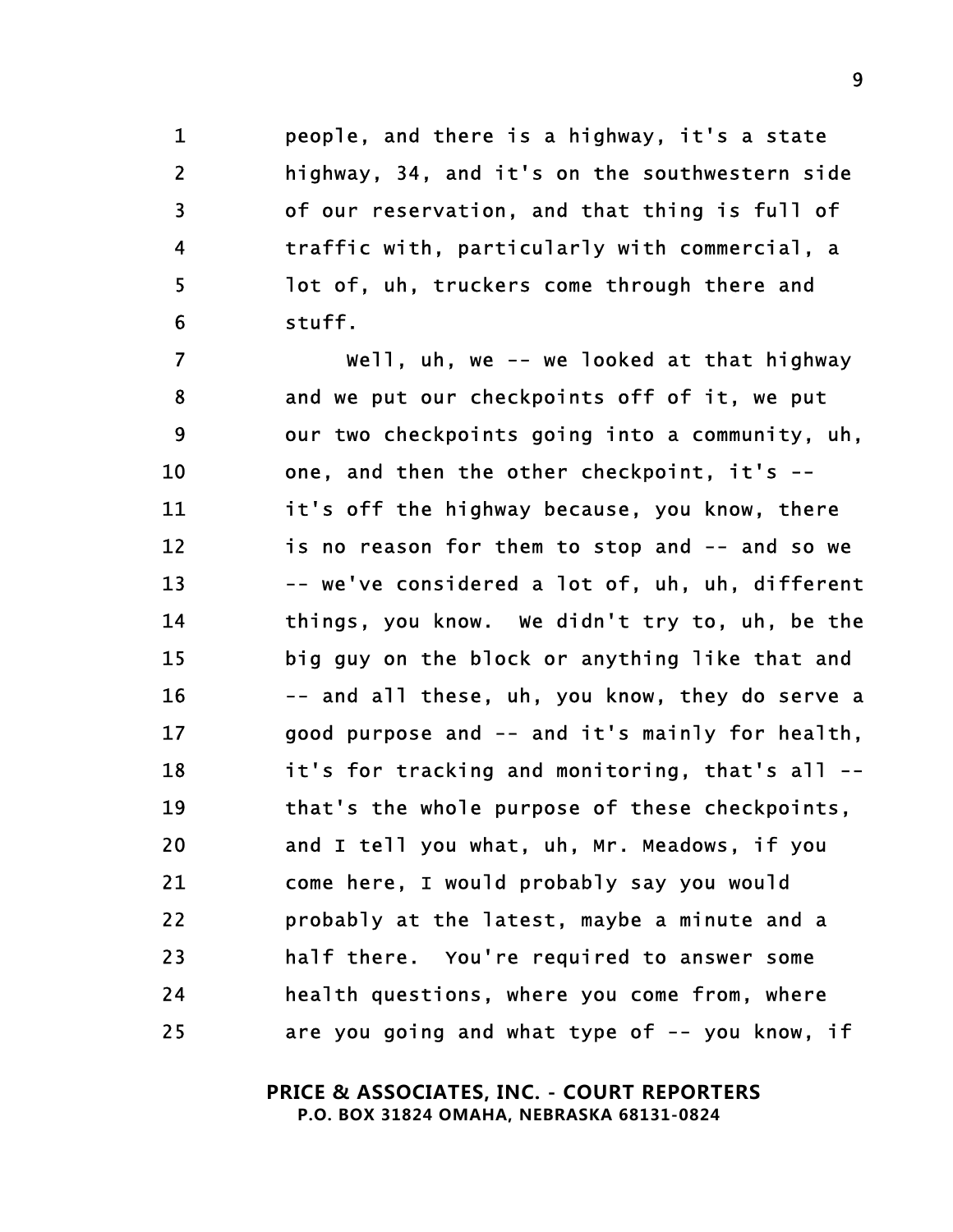<span id="page-9-20"></span>1 you're just a motorist, travelist and it's 2 checked or if you're commercial ag, you know.

<span id="page-9-22"></span><span id="page-9-16"></span><span id="page-9-15"></span><span id="page-9-14"></span><span id="page-9-11"></span><span id="page-9-9"></span><span id="page-9-7"></span><span id="page-9-3"></span><span id="page-9-2"></span>3 I could -- I don't know if this is your 4 cell phone but I could text a screenshot of our 5 health questionnaire that's asked to every 6 motorist that comes, and you will find that 7 it's not -- we're not -- uh, you know, it's 8 just like going through a, oh, a construction 9 on a highway. I mean, I went, you know, in 10 travel in my life and -- and get held up by a 11 flagman where I sat 20 minutes waiting for a 12 pilot car. I got videos where three cattle 13 trucks, it took them two and a half minutes for 14 three of them to go through and, you know, I -- 15 so we're not holding up commercial traffic at 16 all. As a matter of fact, I -- I would offer, 17 Mr. Meadows, for you to come and visit us. We 18 have some B.I.A. roads that are currently 19 closed because the culverts are washed out and 20 these roads --

<span id="page-9-21"></span><span id="page-9-19"></span><span id="page-9-18"></span><span id="page-9-17"></span><span id="page-9-13"></span><span id="page-9-12"></span><span id="page-9-10"></span><span id="page-9-8"></span><span id="page-9-6"></span><span id="page-9-5"></span><span id="page-9-4"></span>

21 MARK MEADOWS: Yeah, yeah.

<span id="page-9-1"></span><span id="page-9-0"></span>22 HAROLD FRAZIER: -- and it's hurting, it's 23 hurting our commerce but nobodys cares. You 24 know, we have over 1,700 miles of B.I.A. travel 25 roads. We receive 2.2 million a year. We --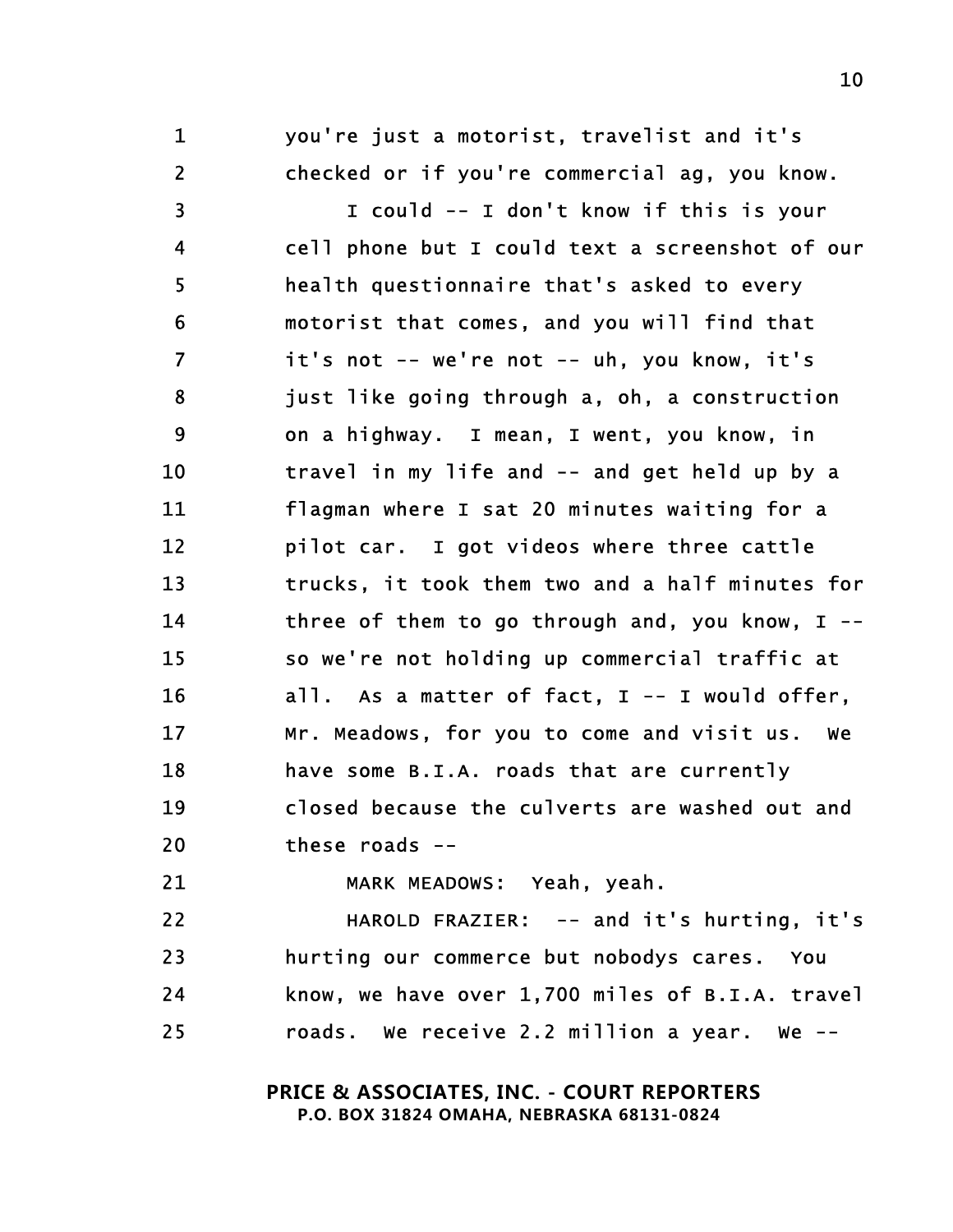<span id="page-10-17"></span><span id="page-10-8"></span><span id="page-10-5"></span><span id="page-10-4"></span><span id="page-10-2"></span><span id="page-10-0"></span>1 we could use 25 percent for maintenance which 2 we do and it only leaves us 1.6 million dollars 3 to try to, uh, repair. We got number six 4 detours going up so we have six culverts 5 completely washed out on our roads, and the 6 Governor is aware of that, uh, you know, so it 7 would be -- it would be quite an honor if you 8 would come and visit our reservation, and, you 9 know, and take a look for yourself of what 10 we're doing. 11 MARK MEADOWS: Yeah, so my question is, is

<span id="page-10-22"></span><span id="page-10-21"></span><span id="page-10-18"></span><span id="page-10-13"></span><span id="page-10-11"></span><span id="page-10-10"></span><span id="page-10-9"></span>12 so if they're just traveling on the Inter- -- 13 on the highway and they're not stopping in tri-14 -- on -- on tribal lands, do you still stop 15 them and do the questionnaire?

<span id="page-10-15"></span><span id="page-10-12"></span><span id="page-10-6"></span>16 HAROLD FRAZIER: Yes, sir.

<span id="page-10-20"></span><span id="page-10-14"></span>17 MARK MEADOWS: So why -- why would you do 18 that if they're just traveling straight through 19 and they're not stopping?

<span id="page-10-19"></span><span id="page-10-16"></span><span id="page-10-7"></span><span id="page-10-3"></span><span id="page-10-1"></span>20 HAROLD FRAZIER: Because we don't know 21 that until we ask them, you know. I mean, if 22 you were coming, let's say, from East 212, and, 23 you know, you would be, "Where are you going, 24 sir?" "Oh, I'm going to go over to Rapid 25 City." You going, "Oh, okay", well, you know,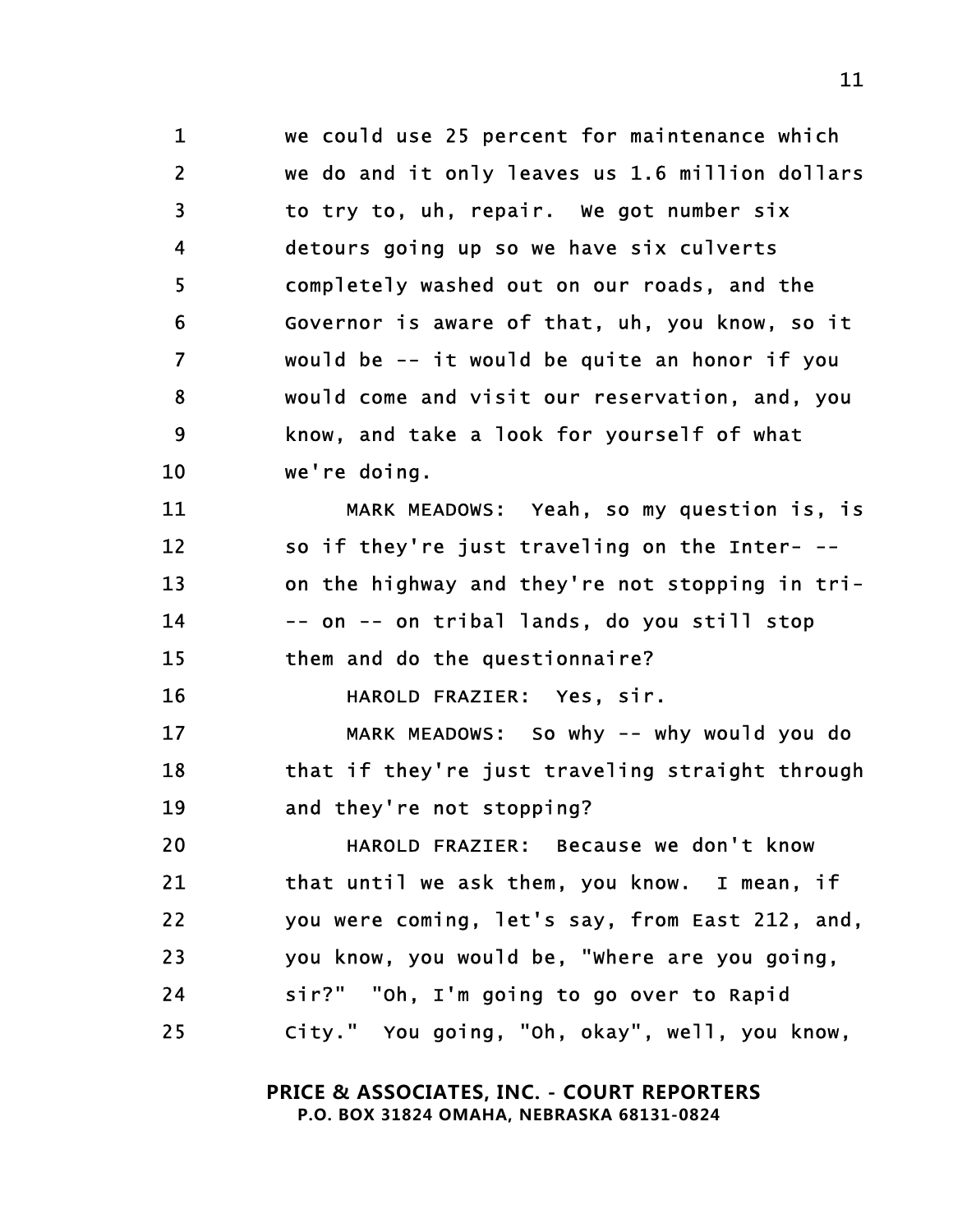1 and "Have a good day."

<span id="page-11-22"></span><span id="page-11-21"></span><span id="page-11-20"></span><span id="page-11-19"></span><span id="page-11-18"></span><span id="page-11-17"></span><span id="page-11-16"></span><span id="page-11-15"></span><span id="page-11-14"></span><span id="page-11-13"></span><span id="page-11-12"></span><span id="page-11-11"></span><span id="page-11-10"></span><span id="page-11-9"></span><span id="page-11-8"></span><span id="page-11-7"></span><span id="page-11-6"></span><span id="page-11-5"></span><span id="page-11-4"></span><span id="page-11-3"></span><span id="page-11-2"></span><span id="page-11-1"></span><span id="page-11-0"></span>2 MARK MEADOWS: So what you're saying, if 3 it's through traffic, you just kind of let them 4 through and don't -- don't necessarily do the 5 questionnaire? 6 HAROLD FRAZIER: No, we -- we make -- we 7 ask everyone to do the questionnaire and -- 8 MARK MEADOWS: Okav. 9 HAROLD FRAZIER: -- that way then we know 10 who has come in, and, you know, and potentially 11 where it could be brought in, et cetera. 12 MARK MEADOWS: Yeah, but if they're not 13 stopping on tribal lands, I mean, they're not 14 -- they don't -- you don't run a risk of 15 contamination. 16 HAROLD FRAZIER: Yeah, but we don't know 17 that until we ask you, you know. 18 MARK MEADOWS: So is there a way to do 19 checkpoints without it being on the major 20 highways? Is there a way to do that? 21 HAROLD FRAZIER: It's -- it's going to be 22 pretty tough but I am open up for, you know, 23 you know, sug- -- you know, I'm willing to sit 24 down and that's what I told Tara Sweeney, you 25 know, I mean, and she offered some stuff --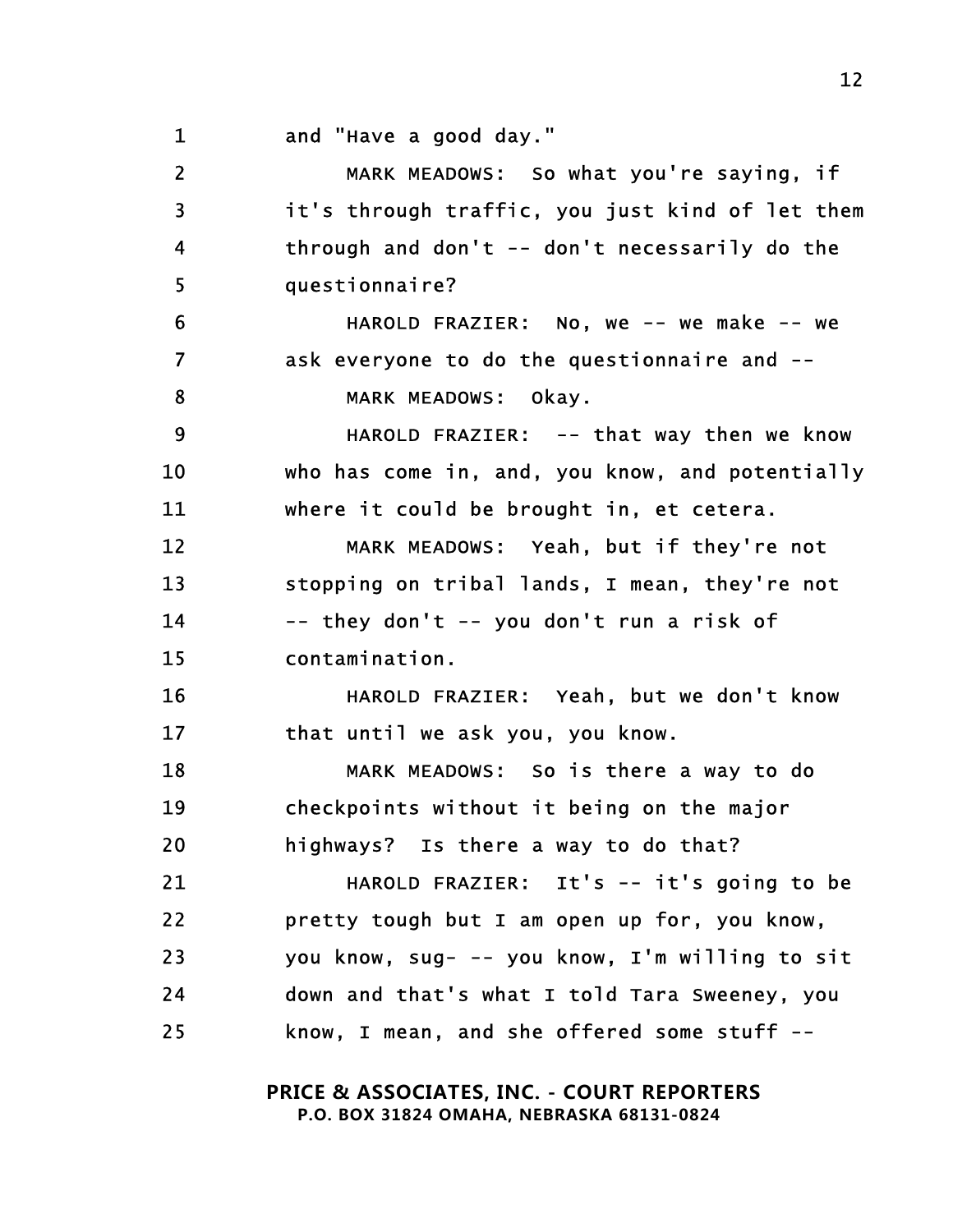<span id="page-12-20"></span><span id="page-12-17"></span><span id="page-12-14"></span><span id="page-12-13"></span><span id="page-12-12"></span><span id="page-12-9"></span><span id="page-12-8"></span><span id="page-12-5"></span><span id="page-12-4"></span><span id="page-12-2"></span><span id="page-12-1"></span><span id="page-12-0"></span>1 MARK MEADOWS: So what would -- what would 2 it take to do the checkpoints but not have it 3 on the major highways? I mean, how -- how many 4 -- how many areas do you have where -- where, 5 you know, they would go do commerce there? 6 HAROLD FRAZIER: Well, sir, our 7 reservation is 3.2 million acres -- 8 MARK MEADOWS: No, I know that. I'm very 9 familiar with tribal lands, like I say, I get 10 that but like -- like if you were doing it in 11 even my area where there is -- there's -- 12 there's four or five areas where people go for 13 commerce, you know, and there's -- now, there 14 may be a whole bunch of back roads where, you 15 know, I'm coming in to -- to visit, you know, 16 my aunt or my grandparents or my kids or 17 something like that but that's a very different 18 thing because obviously, you know, you -- you 19 got a way to communicate with all your tribal 20 members that says if anybody is coming in from 21 out of -- out of, you know, out of the area off 22 of tribal lands, you need to ask them these 23 questions, but commerce is -- is very 24 different, you don't know if it's -- if it's me 25 or anybody else that's popping in, I -- I -- I

> <span id="page-12-19"></span><span id="page-12-18"></span><span id="page-12-15"></span><span id="page-12-11"></span><span id="page-12-10"></span><span id="page-12-7"></span><span id="page-12-6"></span><span id="page-12-3"></span> **PRICE & ASSOCIATES, INC. - COURT REPORTERS P.O. BOX 31824 OMAHA, NEBRASKA 68131-0824**

<span id="page-12-16"></span>13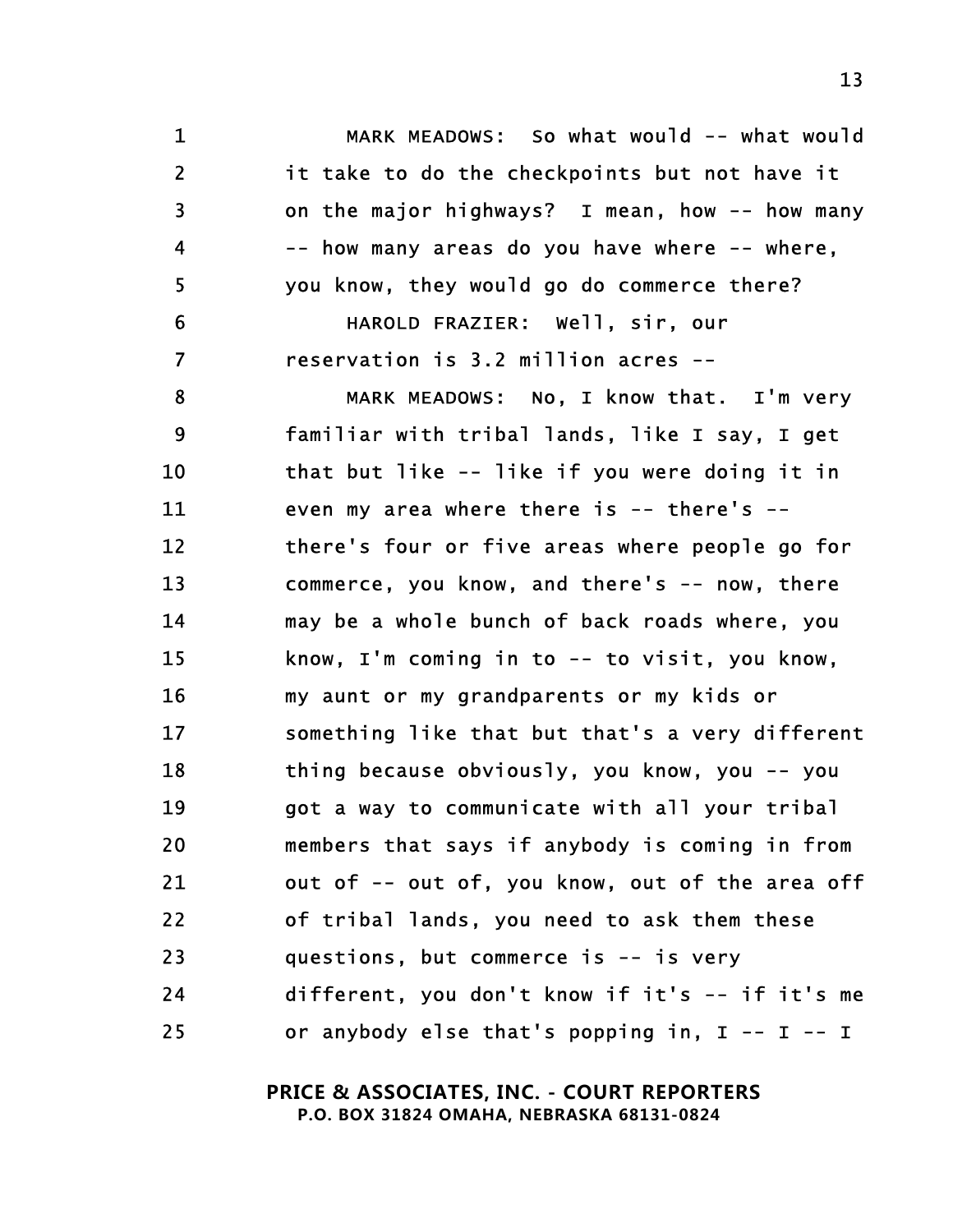1 understand that.

<span id="page-13-23"></span><span id="page-13-22"></span><span id="page-13-21"></span><span id="page-13-20"></span><span id="page-13-19"></span><span id="page-13-18"></span><span id="page-13-17"></span><span id="page-13-16"></span><span id="page-13-15"></span><span id="page-13-14"></span><span id="page-13-13"></span><span id="page-13-12"></span><span id="page-13-11"></span><span id="page-13-10"></span><span id="page-13-9"></span><span id="page-13-8"></span><span id="page-13-7"></span><span id="page-13-6"></span><span id="page-13-5"></span><span id="page-13-4"></span><span id="page-13-3"></span><span id="page-13-2"></span><span id="page-13-1"></span><span id="page-13-0"></span>

| $\overline{2}$          | HAROLD FRAZIER: Yep. No, I -- I -- you              |
|-------------------------|-----------------------------------------------------|
| 3                       | know, and I -- I know Tara Sweeney said she was     |
| 4                       | going to send me a letter because she was --        |
| 5                       | had a proposal and $--$ and I think $--$ and in     |
| 6                       | that, you know, being honest, you know, I said      |
| $\overline{\mathbf{z}}$ | in all fairness it would be good for us to --       |
| 8                       | to look at it. I'm awaiting that letter and         |
| 9                       | once I get the letter I'm going to sit down         |
| 10                      | with our $--$                                       |
| 11                      | MARK MEADOWS: And I'm -- and that would             |
| 12                      | be coming from who, is that coming from the         |
| 13                      | Governor's office and (inaudible)?                  |
| 14                      | HAROLD FRAZIER: The Assistant Secretary             |
| 15                      | of Indian Affairs.                                  |
| 16                      | MARK MEADOWS: The Assist- -- the                    |
| 17                      | Assistant Secretary of Indian Affairs?              |
| 18                      | HAROLD FRAZIER: Yep, yep. And -- and --             |
| 19                      | MARK MEADOWS: Okay.                                 |
| 20                      | HAROLD FRAZIER: And -- and I said, the              |
| 21                      | sooner the better. That way they're $-$ - I $-$ - I |
| 22                      | want to sit down with our medical estab- --         |
| 23                      | because that's the whole point. It's -- it's        |
| 24                      | not for law enforcement, you know, it is for        |
| 25                      | health.                                             |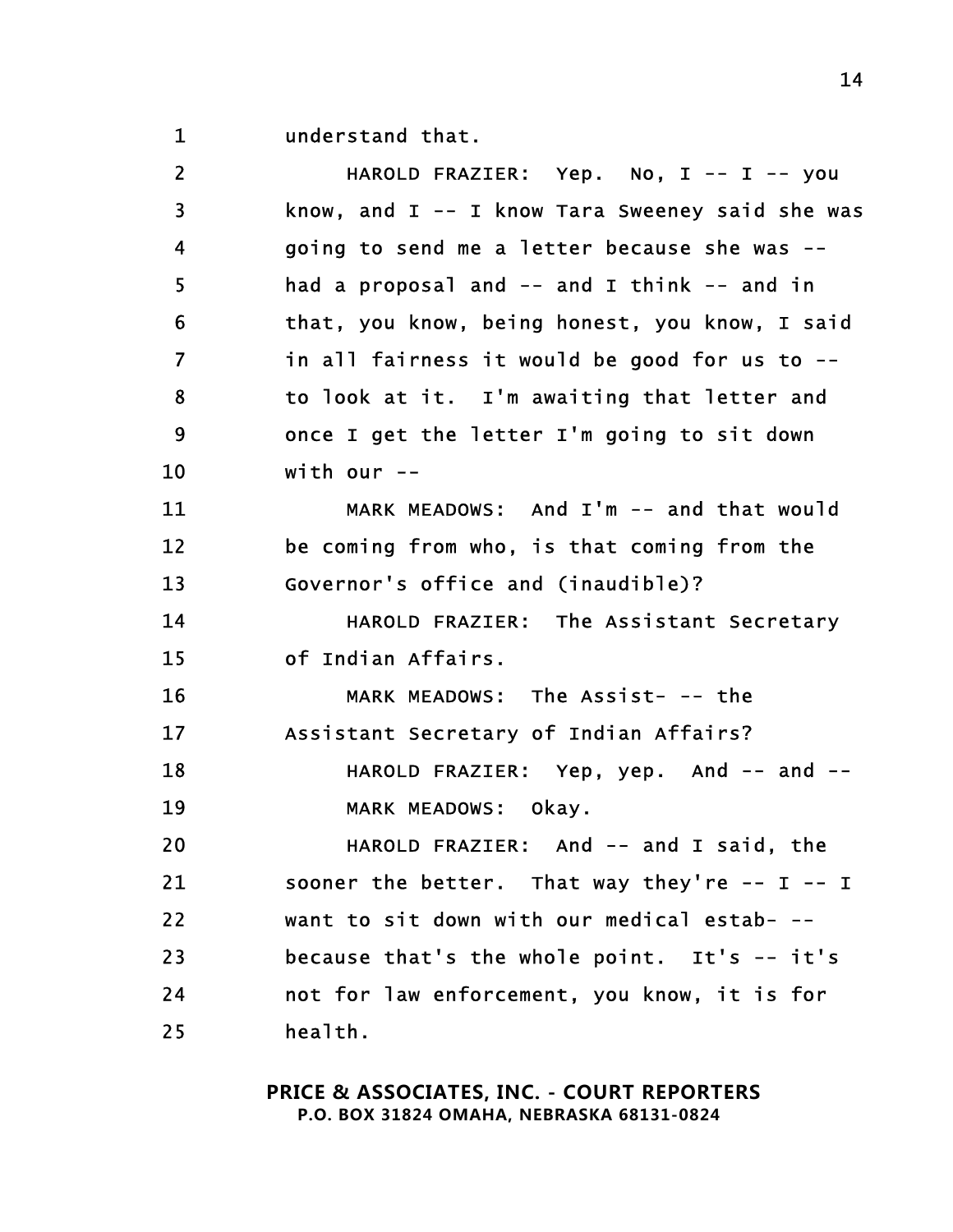<span id="page-14-23"></span><span id="page-14-22"></span><span id="page-14-21"></span><span id="page-14-20"></span><span id="page-14-19"></span><span id="page-14-18"></span><span id="page-14-17"></span><span id="page-14-16"></span><span id="page-14-15"></span><span id="page-14-14"></span><span id="page-14-13"></span><span id="page-14-12"></span><span id="page-14-11"></span><span id="page-14-10"></span><span id="page-14-9"></span><span id="page-14-8"></span><span id="page-14-7"></span><span id="page-14-6"></span><span id="page-14-5"></span><span id="page-14-4"></span><span id="page-14-3"></span><span id="page-14-2"></span><span id="page-14-1"></span><span id="page-14-0"></span>1 MARK MEADOWS: Yeah, I think it was about 2 to be escalated in a different manner is the 3 problem. I mean, it's just -- it's gotten to 4 the point where -- yeah, I don't know that that 5 was the letter that you were going to get. My 6 understanding, you were going to get a 24-hour, 7 48-hour kind of, You better take it down or 8 we're going to come in and take over law 9 enforcement on tribal lands, and -- and when I 10 heard that, I said, Oh-h-h, just, you know, 11 let's slow down just a little bit. 12 Um, so what you're saying is you're 13 willing to consider alternatives -- 14 HAROLD FRAZIER: Well, I mean -- 15 MARK MEADOWS: -- on checkpoints? 16 HAROLD FRAZIER: Yeah, we're willing to. 17 And -- and I want to be honest, too, though, I 18 -- I want to -- you know, we want to make sure 19 that, you know, that the safety of our people, 20 of the residents of this reservation is being 21 adhered to because -- and one of the things, I 22 don't care, you know, what the statements that 23 they been making, the reality is when we 24 started all these plans back on March 10th, we 25 have included the local county commissioners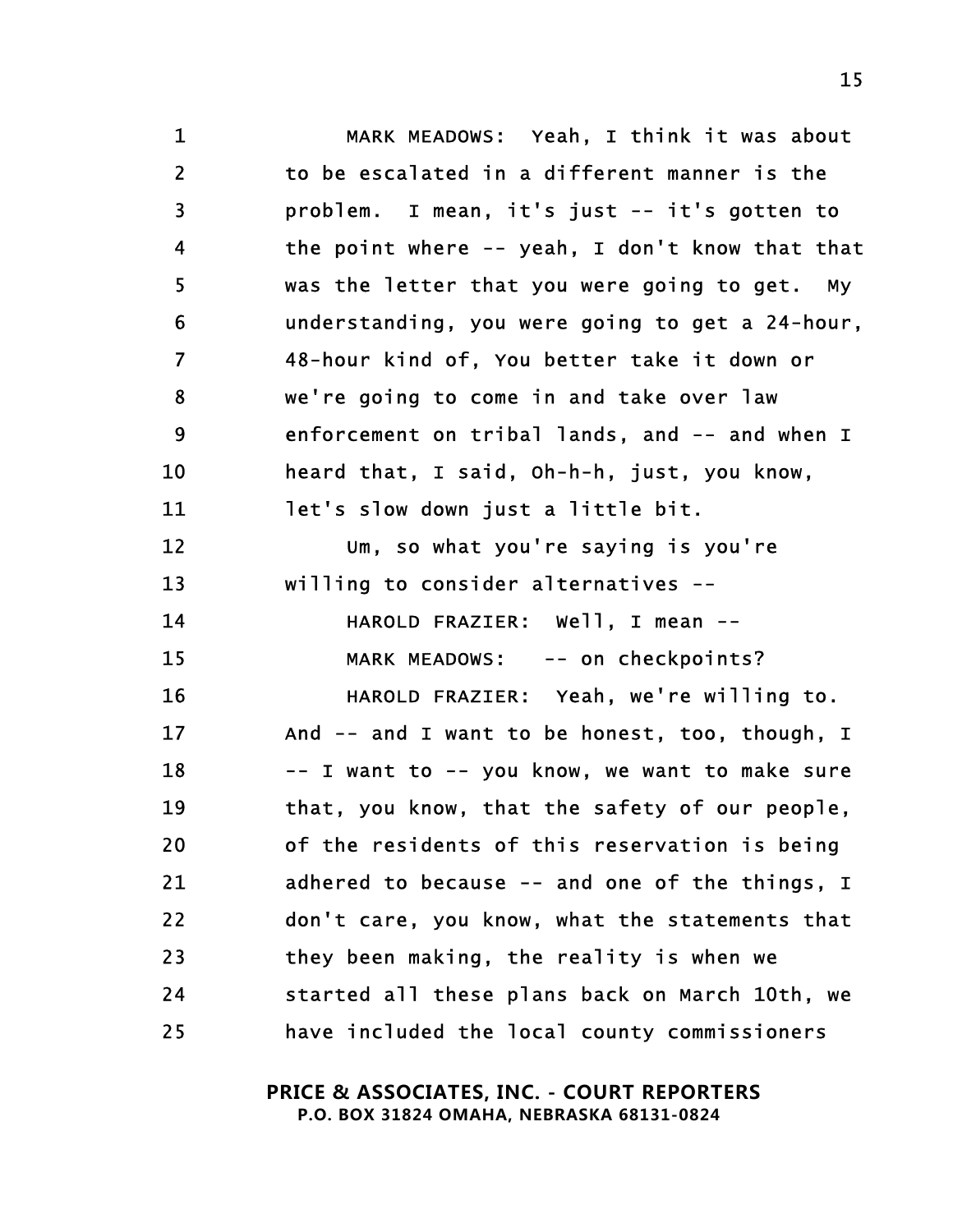<span id="page-15-23"></span><span id="page-15-18"></span><span id="page-15-17"></span><span id="page-15-13"></span><span id="page-15-10"></span><span id="page-15-8"></span><span id="page-15-7"></span><span id="page-15-5"></span>1 and also the mayors of these city -- these 2 state municipalities so it's not like as the 3 tribe we're dictating to anybody. And we met 4 with their leadership, we, you know, and -- and 5 then informed them with everything and, you 6 know, and, but yeah, I mean, we would be 7 definitely open but we want to see, you know, 8 what -- what -- what she is proposing as far as 9 alternatives to, you know, see if it will fit 10 our program, you know, and hopefully it does 11 and we can, you know, come to some sort of a 12 solution but, you know, I mean, in all 13 fairness, you know, it would be awesome to sit 14 down and see what they want to -- how they -- 15 MARK MEADOWS: Okay.

<span id="page-15-22"></span><span id="page-15-21"></span><span id="page-15-14"></span><span id="page-15-12"></span><span id="page-15-11"></span><span id="page-15-3"></span><span id="page-15-1"></span><span id="page-15-0"></span>16 HAROLD FRAZIER: And, you know, 'cause, 17 you know, when you negotiate things, you gotta 18 -- it's a give and take situation until we find 19 a result, you know?

<span id="page-15-20"></span><span id="page-15-19"></span><span id="page-15-16"></span><span id="page-15-15"></span><span id="page-15-9"></span><span id="page-15-6"></span><span id="page-15-4"></span><span id="page-15-2"></span>20 MARK MEADOWS: Yeah, I -- I get that, 21 Chairman, but I guess here's what I'm saying. 22 1 got to find, before this escalates out of 23 control, I got to find a solution to stop -- I 24 can't have checkpoints -- because here as much 25 as I know that the motives that you have is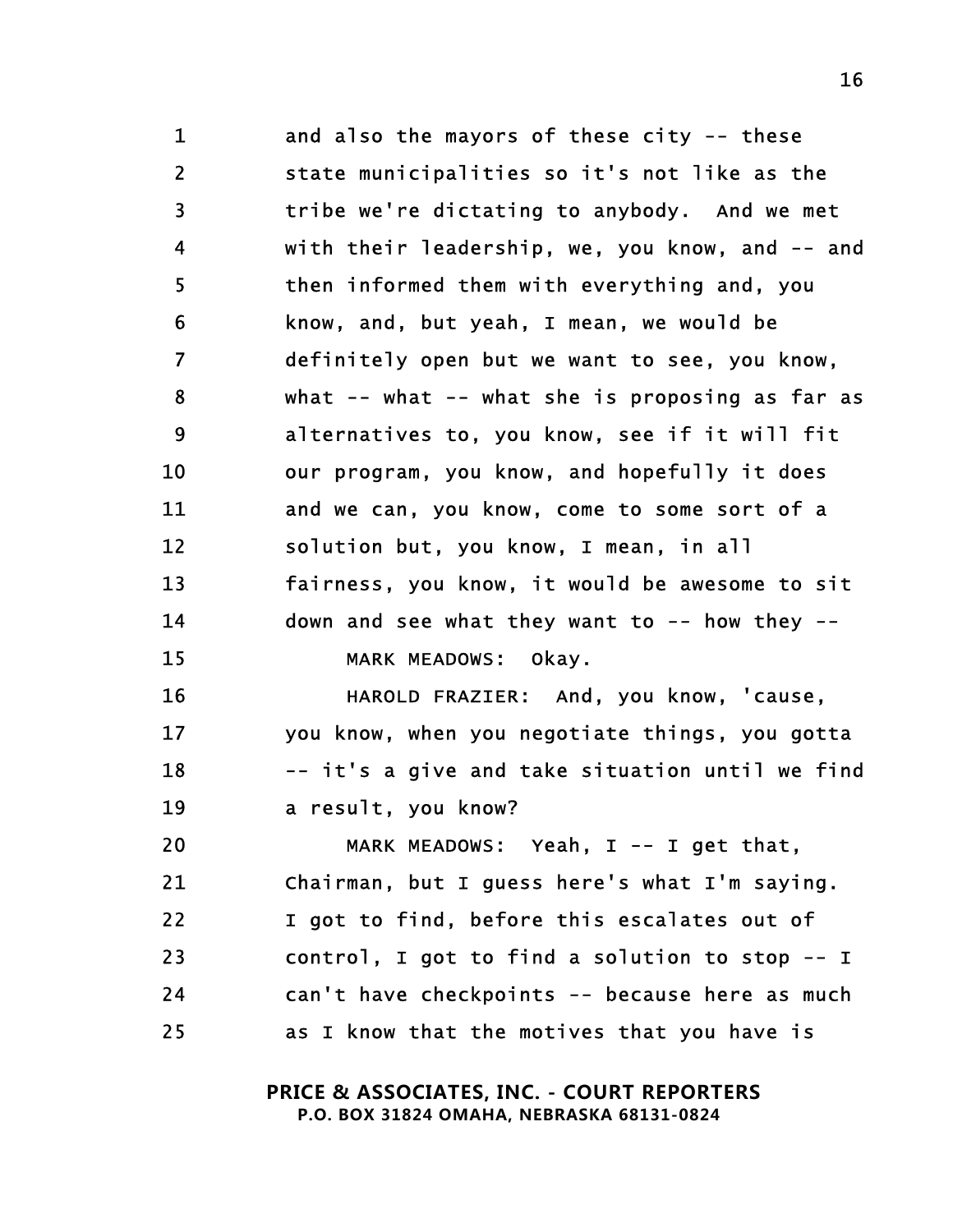<span id="page-16-4"></span>1 good and right, I can't have checkpoints by 2 individuals on Federal highways. I just -- it 3 just -- it -- it creates a problem for me.

<span id="page-16-20"></span><span id="page-16-19"></span><span id="page-16-18"></span><span id="page-16-17"></span><span id="page-16-16"></span><span id="page-16-15"></span><span id="page-16-14"></span><span id="page-16-13"></span><span id="page-16-12"></span><span id="page-16-11"></span><span id="page-16-10"></span><span id="page-16-9"></span><span id="page-16-8"></span><span id="page-16-7"></span><span id="page-16-6"></span><span id="page-16-5"></span><span id="page-16-3"></span><span id="page-16-2"></span><span id="page-16-1"></span><span id="page-16-0"></span>4 It would be -- it would be like my 5 Cherokee law enforcement, which is very 6 sophisticated, but if they're doing a 7 checkpoint and checking everybody that comes 8 down U.S. 441 which goes through tribal lands 9 there, I -- I -- I can't have it. I mean, it 10 just -- it just is not something that -- that 11 we can -- we can allow to continue, and so I 12 guess what I'm saying is I want to come up with 13 a creative way that respects your tribal 14 council, your position as Chairman and the 15 sovereignty of the Sioux Nation there and yet 16 at the same time understand that I have got -- 17 I have got an issue with a Federal highway that 18 creates a real dynamic for me that becomes a 19 little bit harder for me to just look the other 20 way, and so if you will work with me, let me 21 have somebody reach out to you tomorrow and 22 then let's try to put this on the fast track 23 and see if we can come up with something that 24 -- that respects your -- your -- uh, your 25 sovereignty and yet understands that I have got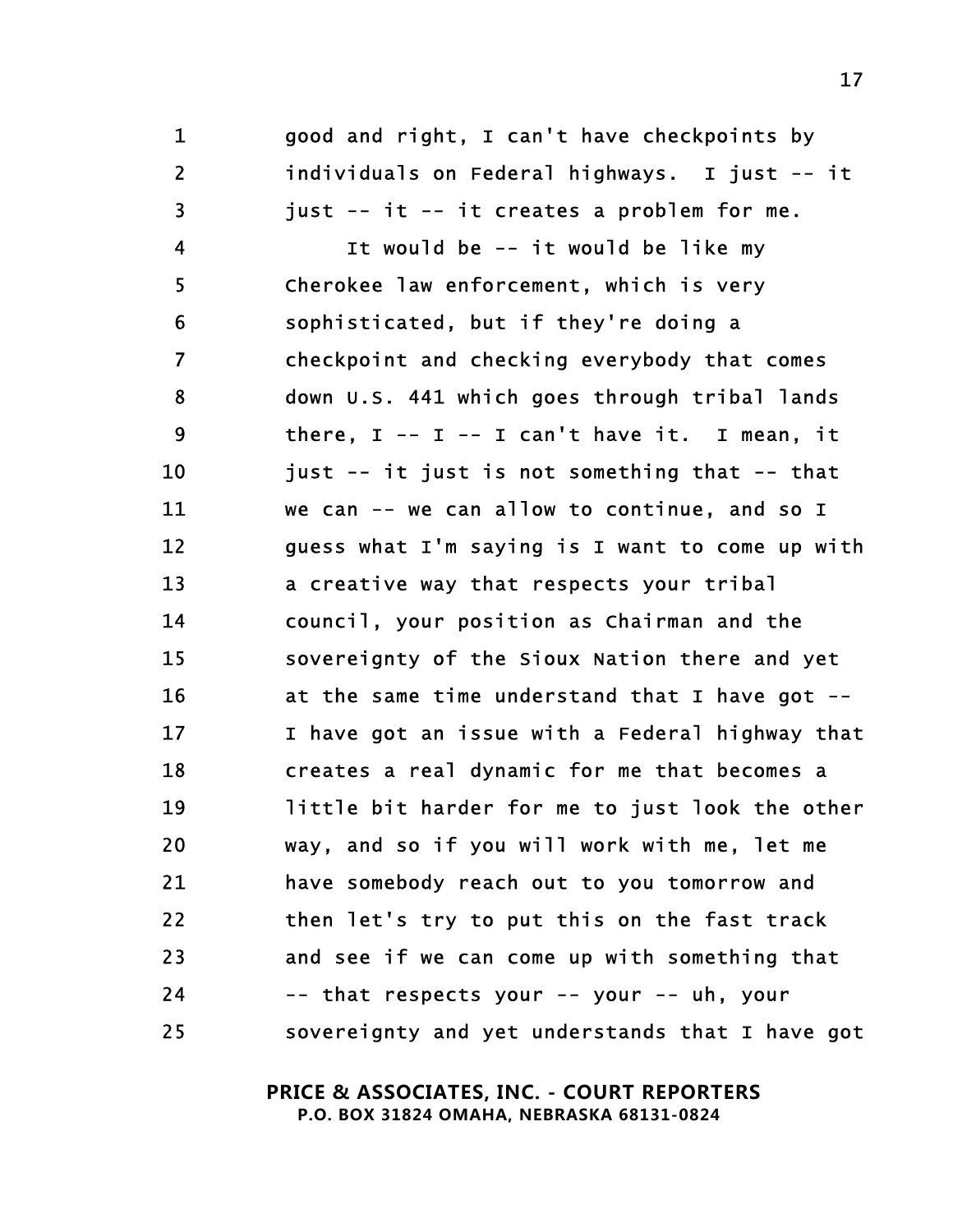<span id="page-17-23"></span><span id="page-17-22"></span><span id="page-17-21"></span><span id="page-17-20"></span><span id="page-17-19"></span><span id="page-17-18"></span><span id="page-17-17"></span><span id="page-17-16"></span><span id="page-17-15"></span><span id="page-17-14"></span><span id="page-17-13"></span><span id="page-17-12"></span><span id="page-17-11"></span><span id="page-17-10"></span><span id="page-17-9"></span><span id="page-17-8"></span><span id="page-17-7"></span><span id="page-17-6"></span><span id="page-17-5"></span><span id="page-17-4"></span><span id="page-17-3"></span><span id="page-17-2"></span><span id="page-17-1"></span><span id="page-17-0"></span>1 a Federal aspect of this that makes it very 2 challenging for me just to look the other way. 3 HAROLD FRAZIER: Okay. 4 MARK MEADOWS: Does that make sense? 5 HAROLD FRAZIER: That's fair. We're good. 6 MARK MEADOWS: Alright. 7 HAROLD FRAZIER: I mean, we're definitely 8 open to listening and, you know, and engage in, 9 you know, discussions on how we can find a 10 solution. But -- 11 MARK MEADOWS: Alright. 12 HAROLD FRAZIER: But, you know, I mean, 13 you know, I'm -- I'm just letting you know 14 upfront, too, is we have a medical team that, 15 you know, is a -- is a major part in our 16 decisionmaking process here at home and -- and, 17 you know -- 18 MARK MEADOWS: I get it, and that medical 19 -- that medical team just got a lot of money 20 from the Federal Government because I -- I 21 signed off on it right here so I'm not -- I'm 22 just telling you, I get it, but I have given -- 23 I promise you, you will have gotten more money 24 from the Federal Government under this 25 Administration than any other Administration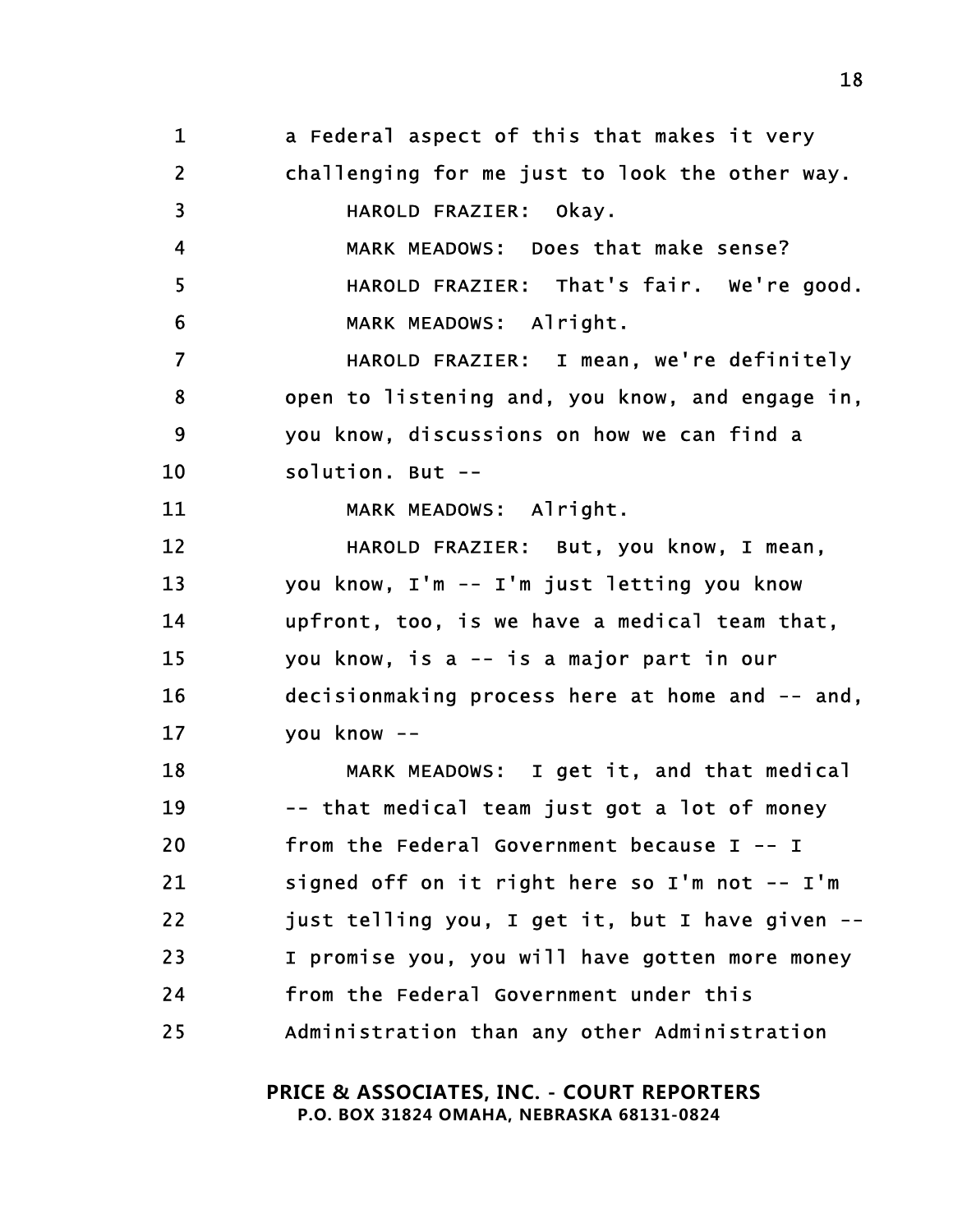<span id="page-18-15"></span><span id="page-18-10"></span><span id="page-18-9"></span>1 for healthcare aspects as it relates to Covid 2 so I -- I'm hopeful that you have enough assets 3 from a financial dollar standpoint to do what 4 you need to do and -- and still understand that  $5$  -- that  $I - I - I$  can't  $- I$  can't allow 6 checkpoints on Federal roads.

<span id="page-18-22"></span><span id="page-18-21"></span><span id="page-18-20"></span><span id="page-18-19"></span><span id="page-18-18"></span><span id="page-18-17"></span><span id="page-18-16"></span><span id="page-18-14"></span><span id="page-18-13"></span><span id="page-18-12"></span><span id="page-18-11"></span><span id="page-18-8"></span><span id="page-18-7"></span><span id="page-18-6"></span><span id="page-18-5"></span><span id="page-18-4"></span><span id="page-18-3"></span><span id="page-18-2"></span><span id="page-18-1"></span><span id="page-18-0"></span>7 I mean, and I don't -- I would have to 8 look up exactly how much money we sent to you 9 but I can tell you that the eight billion is 10 the largest amount of money ever sent to Native 11 American tribes under any administration, 12 Republican or Democrat, uh, and I'm proud of 13 that but I also need you to -- to use that 14 money so that it doesn't -- doesn't create a 15 problem for me on -- on other issues because we 16 still have another 40 percent of the money to 17 go out, I know, I approved five hundred million 18 the other day to go to different, uh, you know, 19 tribes for healthcare that you -- you would 20 have already received some of the money there 21 but you had already received, probably have 22 received six- -- part of the 60 percent of the 23 eight billion as well and there is another 40 24 percent that I -- I have got to release so, uh, 25 just so I'm -- I'm hopeful that you have enough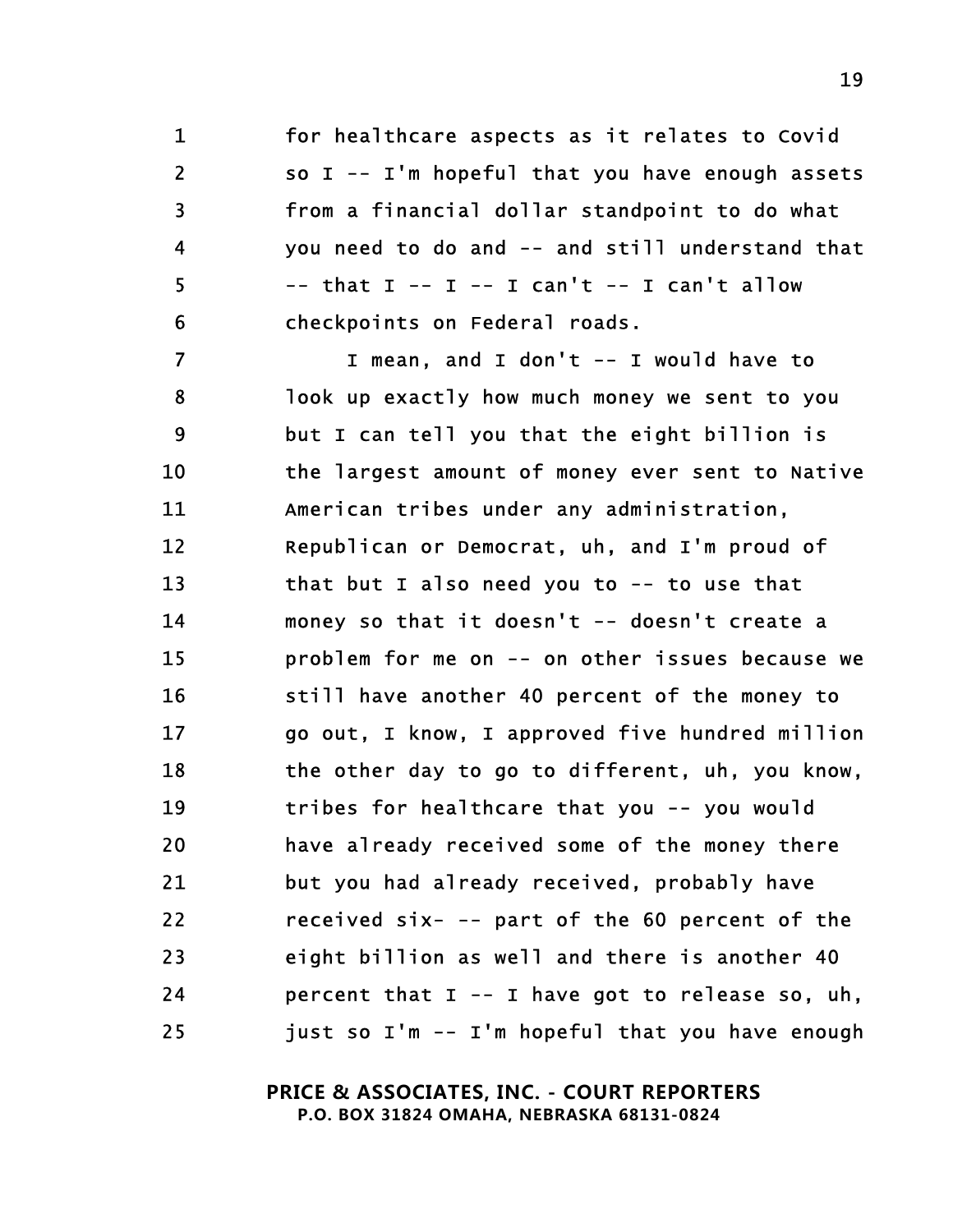<span id="page-19-10"></span><span id="page-19-9"></span><span id="page-19-8"></span><span id="page-19-7"></span><span id="page-19-6"></span><span id="page-19-5"></span><span id="page-19-4"></span><span id="page-19-3"></span><span id="page-19-2"></span><span id="page-19-1"></span><span id="page-19-0"></span>1 financial assets to deal with this in a way 2 that we can -- we can work cooperatively and --3 and, you know, take this off of yours to do and 4 mine to do if -- if we can but I'll -- I'll 5 have them reach out to you tomorrow. 6 HAROLD FRAZIER: Okay. I sure appreciate 7 that. 8 MARK MEADOWS: Alright. Thanks, Chairman. 9 Appreciate it. 10 HAROLD FRAZIER: Thank you. Good-bye. 11 MARK MEADOWS: Good-bye. 12 (Phone call ended.) 13 14 15 16 17 18 19 20 21 22 23 24 25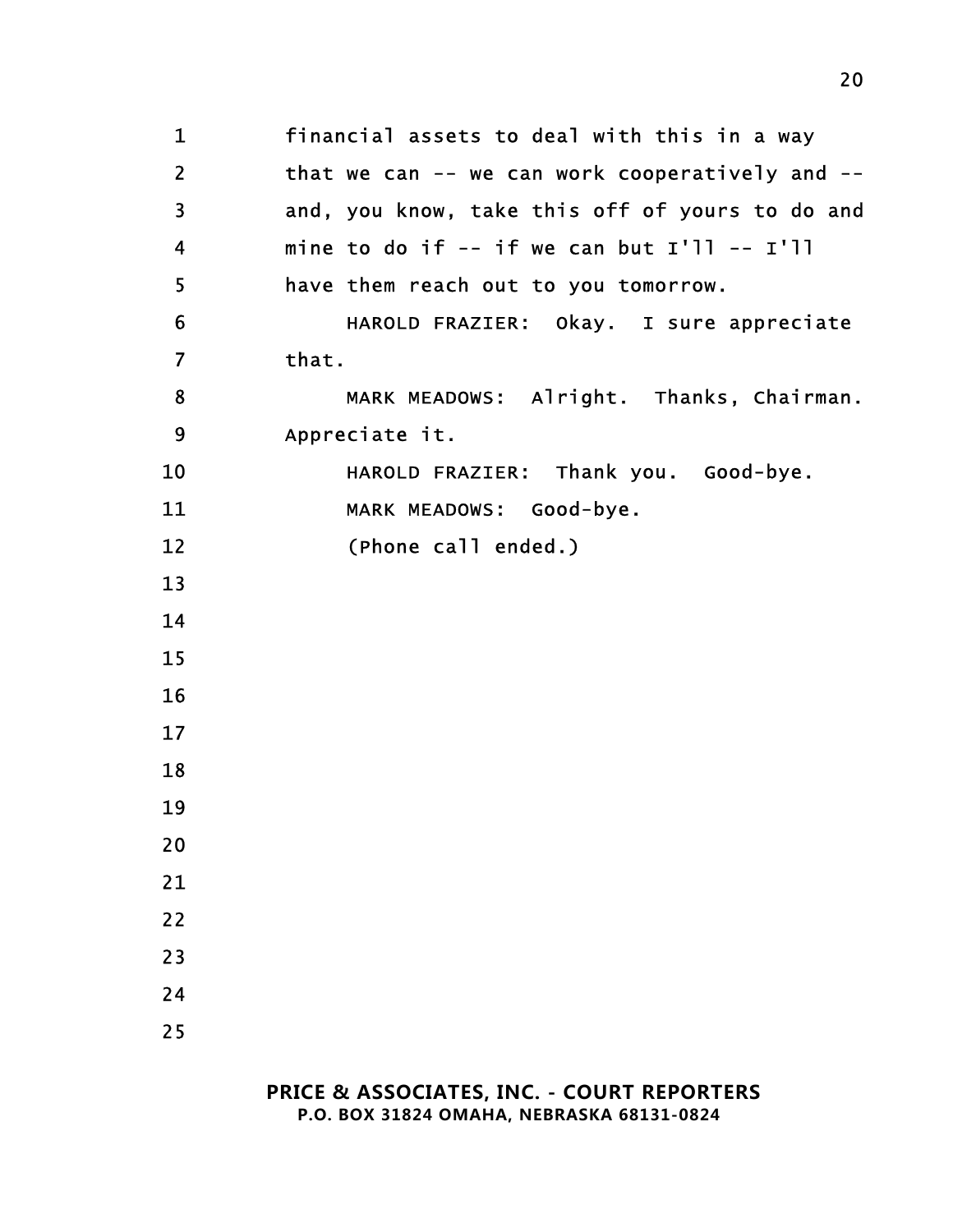<span id="page-20-13"></span><span id="page-20-12"></span><span id="page-20-11"></span><span id="page-20-10"></span><span id="page-20-9"></span><span id="page-20-8"></span><span id="page-20-7"></span><span id="page-20-6"></span><span id="page-20-5"></span><span id="page-20-4"></span><span id="page-20-3"></span><span id="page-20-2"></span><span id="page-20-1"></span><span id="page-20-0"></span>1 - CERTIFICATE -2 STATE OF NEBRASKA) 3 ) ss. COUNTY OF DOUGLAS) 4 5 I, Bonnie Price, Court Reporter and General 6 Notary Public of the State of Nebraska, do hereby 7 certify that the foregoing is a true and correct 8 transcript of the telephonic conversation between 9 Harold Frazier, Eagle Butte, South Dakota, and Mark 10 Meadows, Washington, D.C. had on June 9, 2020, to 11 the best of my ability and knowledge; 12 That I am not a relative or an attorney of 13 either party or otherwise interested in the event of 14 any action or proceeding. 15 Dated this 10th day of June, 2020. 16 17 18 \_\_\_\_\_\_\_\_\_\_\_\_\_\_\_\_\_\_\_\_\_\_\_\_\_\_ GENERAL NOTARY PUBLIC 19 20 21 22 23 24 25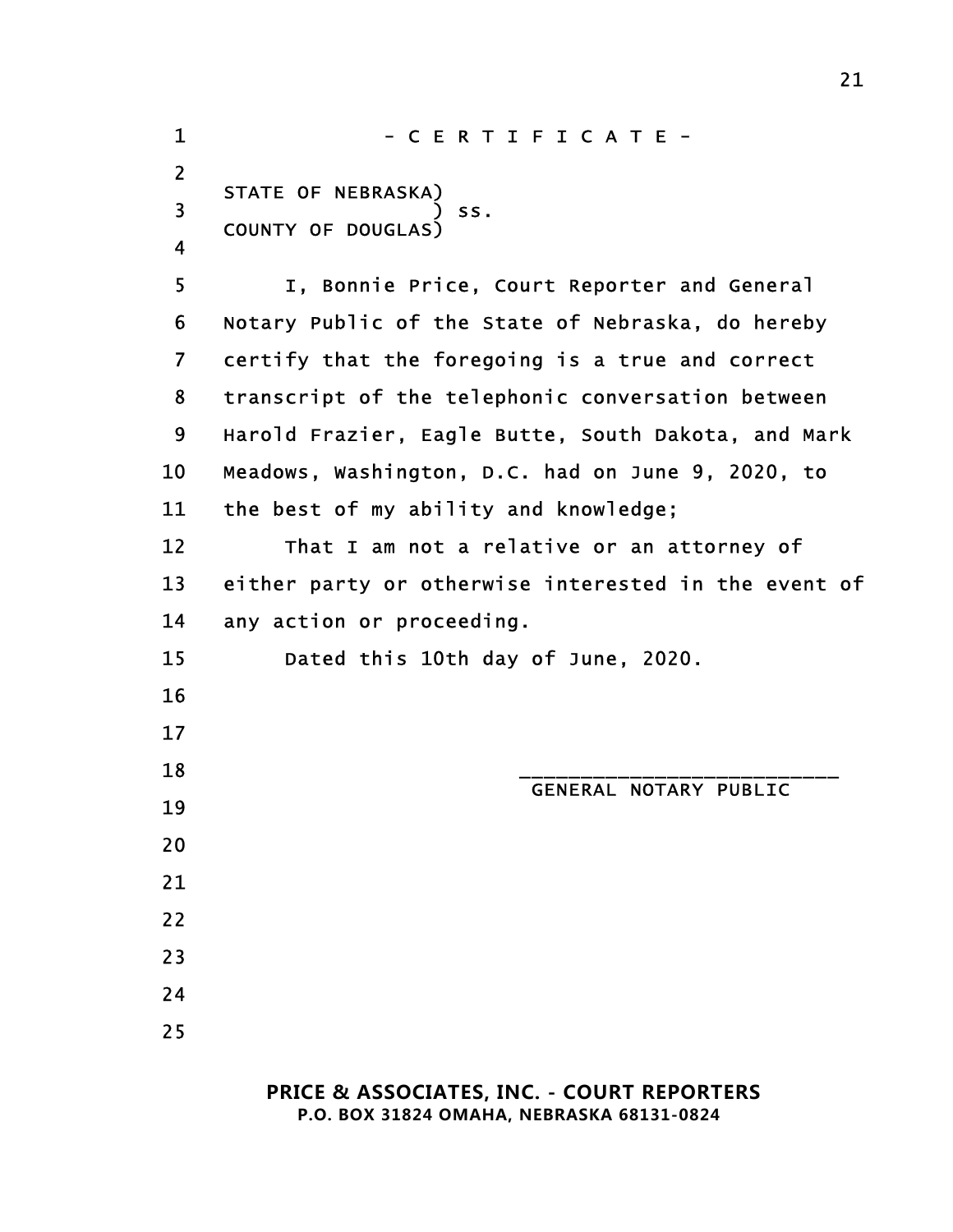

**PRICE & ASSOCIATES, INC. - COURT REPORTERS P.O. BOX 31824 OMAHA, NEBRASKA 68131-0824**